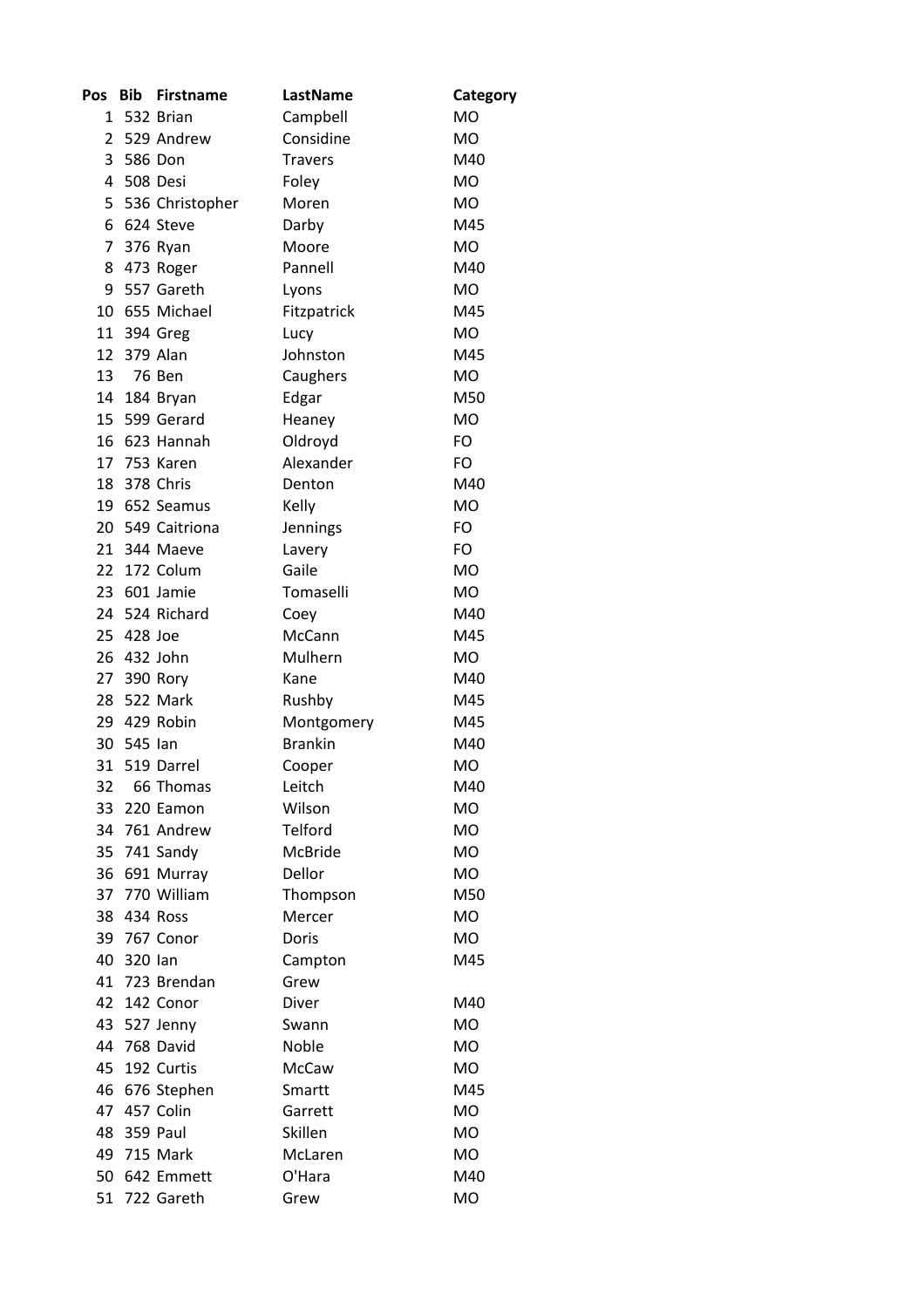| 52  | 509 James          | Lappin         | <b>MO</b> |
|-----|--------------------|----------------|-----------|
| 53  | 553 Brian          | Derby          | M50       |
|     | 54 480 Robert      | Wilson         | M55       |
| 55  | 395 David          | Proctor        | MO        |
| 56  | 588 Thomas         | Moore          | M40       |
| 57  | 600 Martsje        | Hell           | FO        |
| 58  | 426 John           | McConnell      | M40       |
| 59  | 383 Cesare         | Carcano        | MO        |
| 60  | 504 Fabrice        | Scoupe         | M40       |
| 61  | 702 Drew           | Fowler         | MO        |
| 62  | 447 Paul           | McCullagh      | M55       |
| 63  | 179 Alan           | Ross           | M45       |
| 64  | 776 Thomas         | Craig          | <b>MO</b> |
| 65  | 659 Anna Katharina | Schwaiger      | FO        |
|     | 66 526 Norman      | Mawhinney      | M55       |
| 67  | 778 Jason          | Ratcliffe      | M40       |
| 68  | 370 Stephen        | McCloskey      | M45       |
| 69  | 243 Colin          | Simpson        | M45       |
| 70  | 6 Craig            | <b>Bradley</b> | <b>MO</b> |
| 71  | 757 Sean           | Murphy         | MO        |
| 72  | 212 Louise         | Smith          | F40       |
| 73  | 327 Kevin          | McVeigh        | M50       |
| 74  | 315 Raymond        | <b>Stanex</b>  | M40       |
| 75  | 626 Neill          | Ritchie        | M40       |
| 76  | 635 Rioghan        | McClean        | <b>MO</b> |
| 77  | <b>754 Anne</b>    | Fitzpatrick    | FO        |
| 78  | 52 Stephen         | Martin         | MO        |
| 79  | 500 Ronan          | Toland         | MO        |
| 80  | 123 Leslie         | Wilkinson      | M55       |
| 81  | 385 Mark           | Shields        | M45       |
| 82  | 384 Marc           | <b>Butler</b>  | MO        |
| 83  | 689 Sean           | Nickell        | M40       |
| 84  | 697 Matthew        | Thompson       | МO        |
| 85  | 330 Evan           | Boyce          | MO        |
| 86  | 75 Neil            | Mercer         | M40       |
| 87  | 275 Michael        | Forrester      | MO        |
| 88  | 397 Stuart         | McIver         | <b>MO</b> |
| 89  | 542 Stephen        | Irvine         | M40       |
| 90  | 90 Jim             | Larkin         | <b>MO</b> |
| 91  | 342 Diane          | Watson         | F40       |
| 92  | 692 Simon          | Robinson       | M40       |
| 93  | 201 Natalie        | Thompson       | FO        |
| 94  | 268 Philip         | Carson         | M40       |
| 95  | 341 Gary           | Watton         | M45       |
| 96  | 638 Nathan         | <b>Brown</b>   | MO        |
| 97  | 109 Valerie        | McDonough      | F40       |
| 98  | 318 Amanda         | Perry          | F40       |
| 99  | 699 Ryan           | Logan          | MO        |
| 100 | 706 Conall         | McGleenan      | M40       |
| 101 | 749 Timothy        | Holland        | M40       |
| 102 | 288 Michael        | <b>Brown</b>   | MO        |
| 103 | 672 Martin         | Steele         | M45       |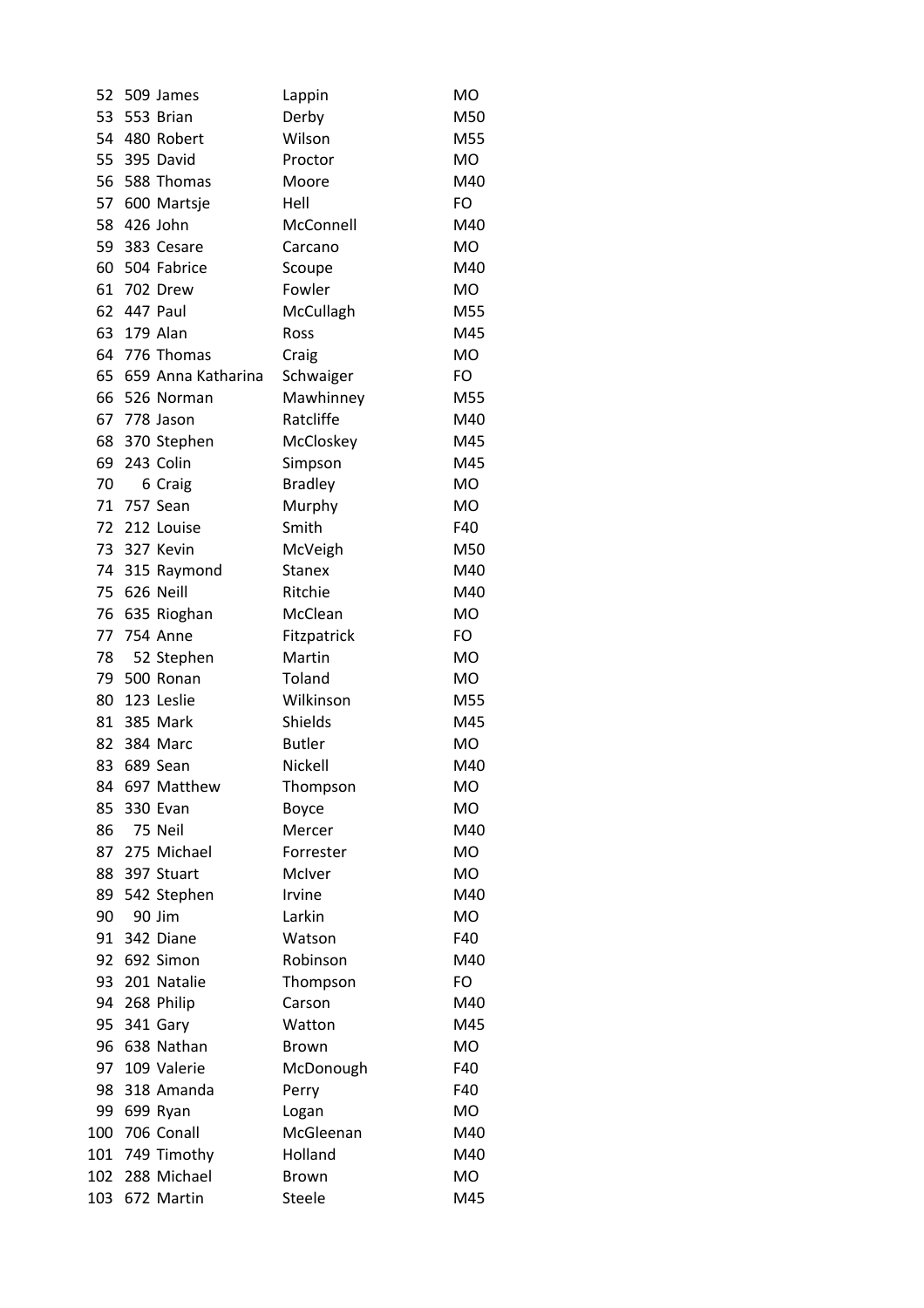| 104 |          | <b>535 Neal</b>    | Hunniford       | <b>MO</b> |
|-----|----------|--------------------|-----------------|-----------|
| 105 | 424 Bill |                    | Harvey          | M40       |
|     |          | 106 292 Bobby      | Boal            | MO        |
|     |          | 107 664 Amy-May    | Garvey          | FO        |
|     |          | 108 472 John       | Palmer          | M45       |
|     |          | 109 155 Peter      | Cosgrove        | M45       |
|     |          | 110 418 Athanasia  | Sevastaki       | F40       |
|     |          | 111 488 Angus      | McCready        | M45       |
|     |          | 112 206 Eamon      | McCaighy        | M50       |
|     |          | 113 537 Andrew     | Wightman        | M40       |
|     |          | 114 152 Seamus     | Reid            | <b>MO</b> |
| 115 |          | 51 Johnny          | Greer           | <b>MO</b> |
| 116 |          | 207 Fiona          | Prue            | F45       |
|     |          | 117 492 Paul       | Edgar           | MO        |
|     |          | 118 261 Stuart     | McAllister      | <b>MO</b> |
|     |          | 119 750 Chris      | <b>Stothers</b> | <b>MO</b> |
|     |          | 120 670 Andrew     | Strutt          | MO        |
|     |          | 121 255 Oliver     | Strong          | M45       |
|     |          | 122 181 Daniel     | Jack            | <b>MO</b> |
|     |          | 123 738 Miroslav   | Malec           | MO        |
|     |          | 124 237 Ciaran     | O'Neill         | MO        |
|     |          | 125 328 Stephen    | Watterson       | M45       |
| 126 |          | 732 Nigel          | Cree            | M40       |
| 127 |          | 498 Robin          | Gillespie       | M40       |
| 128 |          | 392 Michael        | O'Donoghue      | M40       |
|     |          | 129 312 Irene      | Clements        | F50       |
|     |          | 130 430 Jacqueline | McIlrath        | F40       |
|     |          | 131 223 Andy       | Gibson          | MO        |
| 132 |          | 645 Andrew         | Cummings        | M45       |
|     |          | 133 530 Colin      | Hoey            | M45       |
|     |          | 134 409 Alan       | Ladd            | MO        |
| 135 |          | 662 Gregg          | Quinn           | <b>MO</b> |
| 136 |          | 407 John           | O'Neill         | MO        |
| 137 |          | 163 Aoibhinn       | Clinton         | FO        |
|     |          | 138 103 Hugh       | Oram            | MO        |
| 139 |          | 205 Helen          | Weir            | F40       |
|     |          | 140 150 Glenn      | McKibbin        | <b>MO</b> |
| 141 |          | 332 Colin          | Funston         | MO        |
| 142 |          | 164 James          | Wilson          | MO        |
|     |          | 143 640 Colm       | McMullan        | <b>MO</b> |
| 144 |          | 279 Helen          | Perry           | FO        |
| 145 |          | 43 John            | Nelson          | M50       |
|     |          | 146 766 David      | Valley          | MO        |
| 147 |          | 273 Damian         | Cranney         | M40       |
| 148 |          | 677 Trevor         | Denton          | M50       |
| 149 |          | 693 Stephen        | McStravick      | M40       |
| 150 |          | 696 Hugh           | Dixon           | M55       |
| 151 |          | 461 Paul           | Dane            | MO        |
|     |          | 152 470 Sam        | Hogg            | M65       |
|     |          | 153 185 Marty      | Redmond         | M40       |
|     |          | 154 773 Noel       | Moan            | MO        |
| 155 |          | 570 Gary           | Curran          | MO        |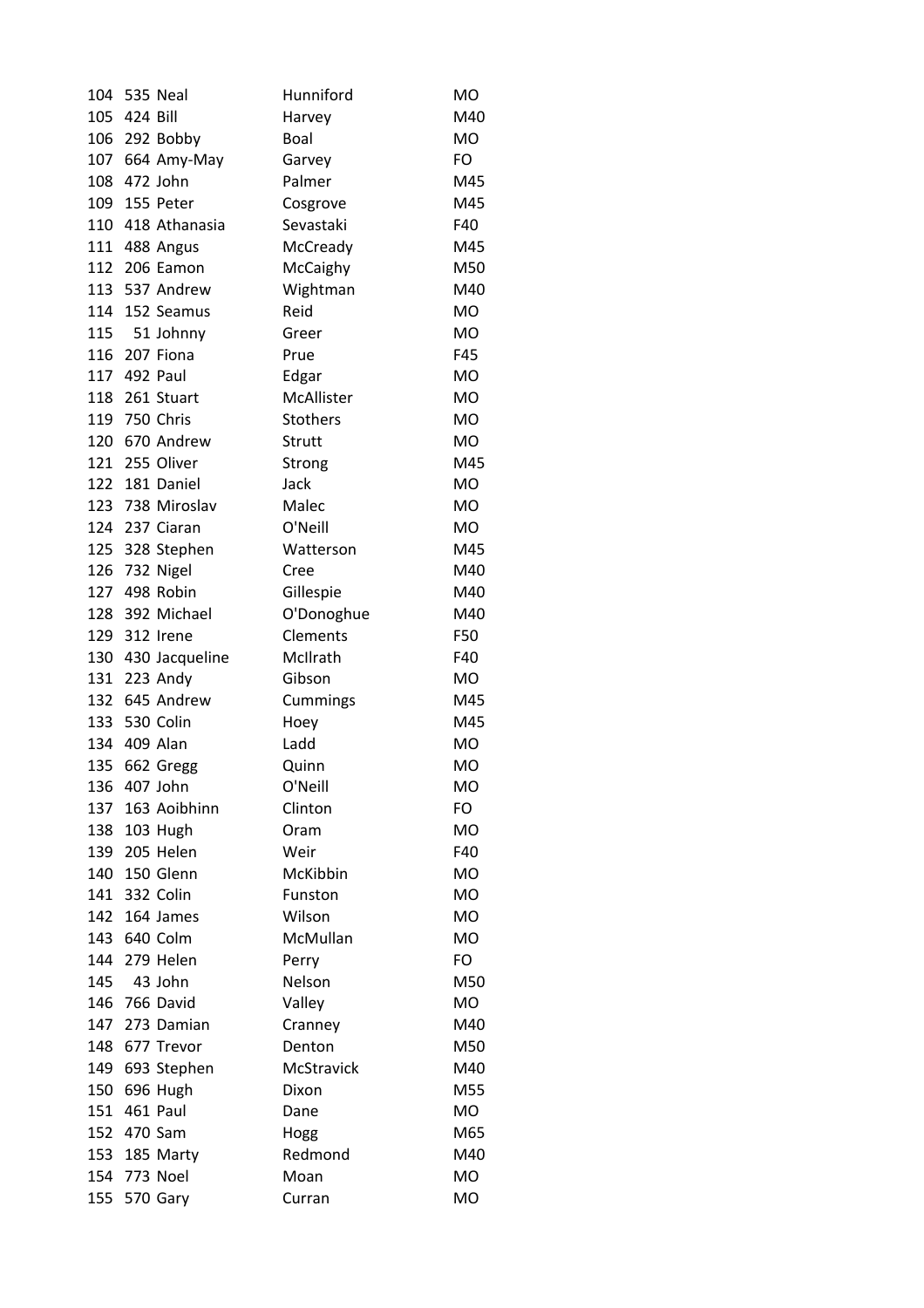| 156 |         | 362 John        | Kinney        | M40       |
|-----|---------|-----------------|---------------|-----------|
| 157 |         | 306 Brian       | McDonald      | MO        |
|     |         | 158 666 Brian   | Smith         | <b>MO</b> |
|     |         | 159 462 Paul    | Gordon        | M45       |
| 160 |         | 780 Martin      | O'Neill       | M50       |
| 161 |         | 755 Jason       | Conley        | <b>MO</b> |
| 162 |         | 704 Stuart      | Hatfield      | <b>MO</b> |
|     |         | 163 343 Kevin   | <b>Briggs</b> | MO        |
|     |         | 164 615 Aidan   | <b>Black</b>  | M40       |
| 165 |         | 73 Colin        | Walker        | M40       |
| 166 |         | 658 Tommy       | Boyle         | Mo        |
| 167 |         | 772 Neill       | Walker        | FO        |
| 168 |         | 173 Eamon       | O'Reilly      | M40       |
|     |         | 169 271 Paddy   | Ritchie       | M45       |
|     |         | 170 130 Gary    | Long          | M45       |
| 171 |         | 78 Russell      | Armour        | <b>MO</b> |
| 172 |         | 190 Stephen     | Wilson        | MO        |
| 173 |         | 684 lain        | <b>Bruce</b>  | M45       |
|     |         | 174 606 Mark    | Hamill        | M50       |
|     |         | 175 688 Dermott | McKeague      | MO        |
| 176 |         | 554 Stephen     | <b>Brady</b>  | M50       |
|     |         | 177 654 Michael | Englishby     | M40       |
|     |         | 178 495 Brian   | Keegan        | M50       |
| 179 |         | 515 Richard     | Kerr          | <b>MO</b> |
| 180 |         | 671 Gerald      | Quinn         | <b>MO</b> |
| 181 |         | 235 Darren      | Martin        | M40       |
| 182 |         | 540 Gordon      | Glass         | M45       |
| 183 |         | 37 Alan         | Kerby         | <b>MO</b> |
| 184 |         | 17 Laurence     | Irwin         | MO        |
|     |         | 185 286 Colin   | McCrum        | M50       |
| 186 |         | 613 Anna        | McArdle       | FO        |
| 187 | 170 Joe |                 | Ervine        | M40       |
| 188 |         | 546 Jillian     | Redpath       | F40       |
| 189 |         | 94 Simon        | Moffett       | M40       |
| 190 |         | 478 Louise      | Jones         | FO        |
| 191 |         | 736 Shannon     | Clegg         | FO        |
|     |         | 192 551 Patrick | McCambridge   | M50       |
| 193 |         | 148 Darren      | Houston       | M40       |
|     |         | 194 259 Ross    | Hamilton      | <b>MO</b> |
|     |         | 195 132 Simon   | Philips       | M45       |
| 196 |         | 520 Michael     | <b>Dines</b>  | <b>MO</b> |
| 197 |         | 177 Gary        | Tweedie       | M40       |
| 198 |         | 1 Andrew        | Evans         | <b>MO</b> |
| 199 |         | 653 Kenneth     | Perry         | <b>MO</b> |
| 200 |         | 21 Claire       | Cassells      | FO        |
| 201 |         | 627 Johnny      | Bell          | <b>MO</b> |
| 202 |         | 680 Rodney      | Corrigan      | <b>MO</b> |
| 203 |         | 229 John        | Donnelly      | M45       |
|     |         | 204 572 Gillian | Logan         | FO        |
| 205 |         | 16 Stephen      | McConnell     | <b>MO</b> |
| 206 |         | 669 Stephen     | Pickering     | MO        |
| 207 |         | 637 Brandan     | Grew          | M50       |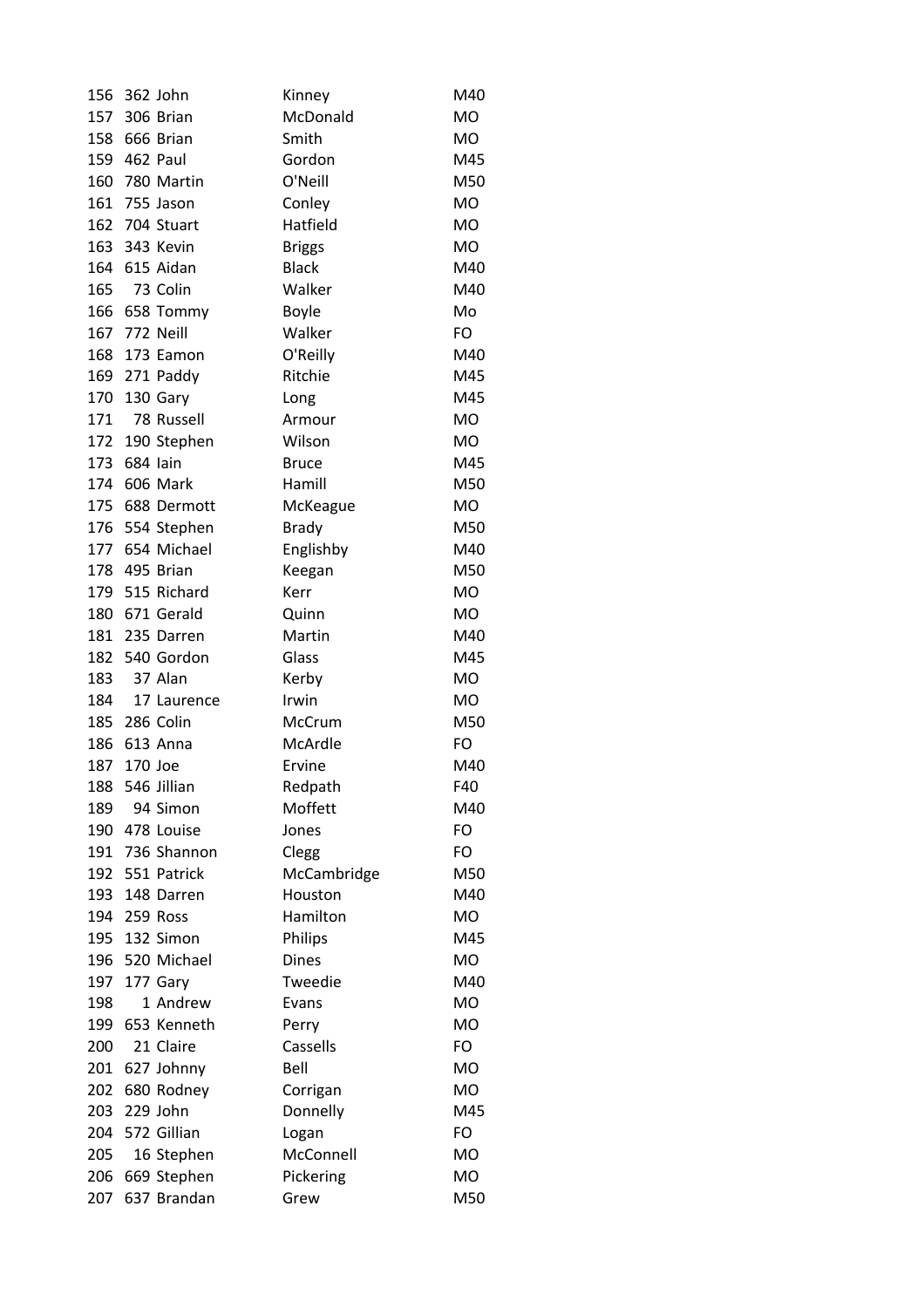| 208 |              | <b>367 Neil</b>  | <b>Burns</b>   | <b>MO</b> |
|-----|--------------|------------------|----------------|-----------|
|     |              | 209 585 Anne     | Havern         | FO        |
|     |              | 210 440 Duncan   | Chambers       | M45       |
|     |              | 211 710 Thomas   | Martin         | MO        |
|     |              | 212 451 Colin    | Campbell       | <b>MO</b> |
|     |              | 213 285 Michael  | Kelso          | M50       |
|     |              | 214 584 Anthony  | McKinley       | MO        |
|     | 215 122 Paul |                  | Lockett        | M40       |
|     |              | 216 354 Keith    | Gilmore        | <b>MO</b> |
|     |              | 217 563 Anthony  | Lavery         | <b>MO</b> |
| 218 |              | 233 Matthew      | Brown          | <b>MO</b> |
| 219 |              | 38 David         | Moore          | <b>MO</b> |
| 220 |              | 65 Donal         | Hull           | M50       |
| 221 |              | 724 John         | McGuigan       |           |
|     |              | 222 725 Sean     | McShane        |           |
|     |              | 223 602 Andrew   | McDermott      | <b>MO</b> |
| 224 |              | 667 Stuart       | MacPherson     | <b>MO</b> |
| 225 |              | 349 Tom          | Clarke         | M55       |
| 226 |              | 517 Paul         | Devlin         | MO        |
| 227 |              | 603 Robert       | Murray         | M45       |
|     |              | 228 525 Amanda   | Jackson        | F40       |
|     |              | 229 44 Paul      | Kirkwood       | <b>MO</b> |
|     | 230 502 Paul |                  | <b>Bracken</b> | MO        |
| 231 |              | 232 Peter        | Glass          | M40       |
|     |              | 232 234 Keren    | Martin         | FO        |
|     |              | 233 616 Brian    | Duggan         | M40       |
|     |              | 234 219 Steven   | Donegan        | MO        |
|     |              | 235 331 Steven   | Wardle         | MO        |
|     |              | 236 203 Alan     | Massey         | M40       |
| 237 |              | 139 Graeme       | Stringer       | <b>MO</b> |
|     |              | 238 352 Barry    | Shaw           | <b>MO</b> |
| 239 |              | 713 Darren       | Caufield       | <b>MO</b> |
| 240 |              | 175 Kurtis       | Hunter         | МO        |
| 241 |              | 648 Eamonn       | Sheehan        | <b>MO</b> |
|     |              | 242 625 Andrew   | Rowan          | MO        |
|     |              | 243 252 Caroline | Salters        | FO        |
|     |              | 244 628 Mark     | Welsh          | M40       |
|     |              | 245 576 Gary     | Connolly       | M50       |
| 246 |              | 582 Stuart       | McCrackin      | M40       |
|     |              | 247 441 Richard  | Donald         | <b>MO</b> |
|     | 248 709 lan  |                  | Grant          | <b>MO</b> |
|     |              | 249 716 Greg     | Shelvin        | MO        |
|     |              | 250 781 Navarro  | Carlos         | M50       |
|     |              | 251 587 Stuart   | Campbell       | MO        |
| 252 | 550 Ita      |                  | McCambridge    | F50       |
|     |              | 253 262 Stephen  | Phillips       | <b>MO</b> |
|     |              | 254 695 Michael  | Harris         | M45       |
|     |              | 255 711 Jonathan | Davis          | MO        |
|     |              | 256 289 Scott    | Harbinson      | M40       |
|     | 257 456 Tina |                  | <b>Davies</b>  | FO        |
| 258 |              | 636 Lynne        | Kerr           | F50       |
| 259 |              | 208 Debbie       | McVeigh        | FO        |
|     |              |                  |                |           |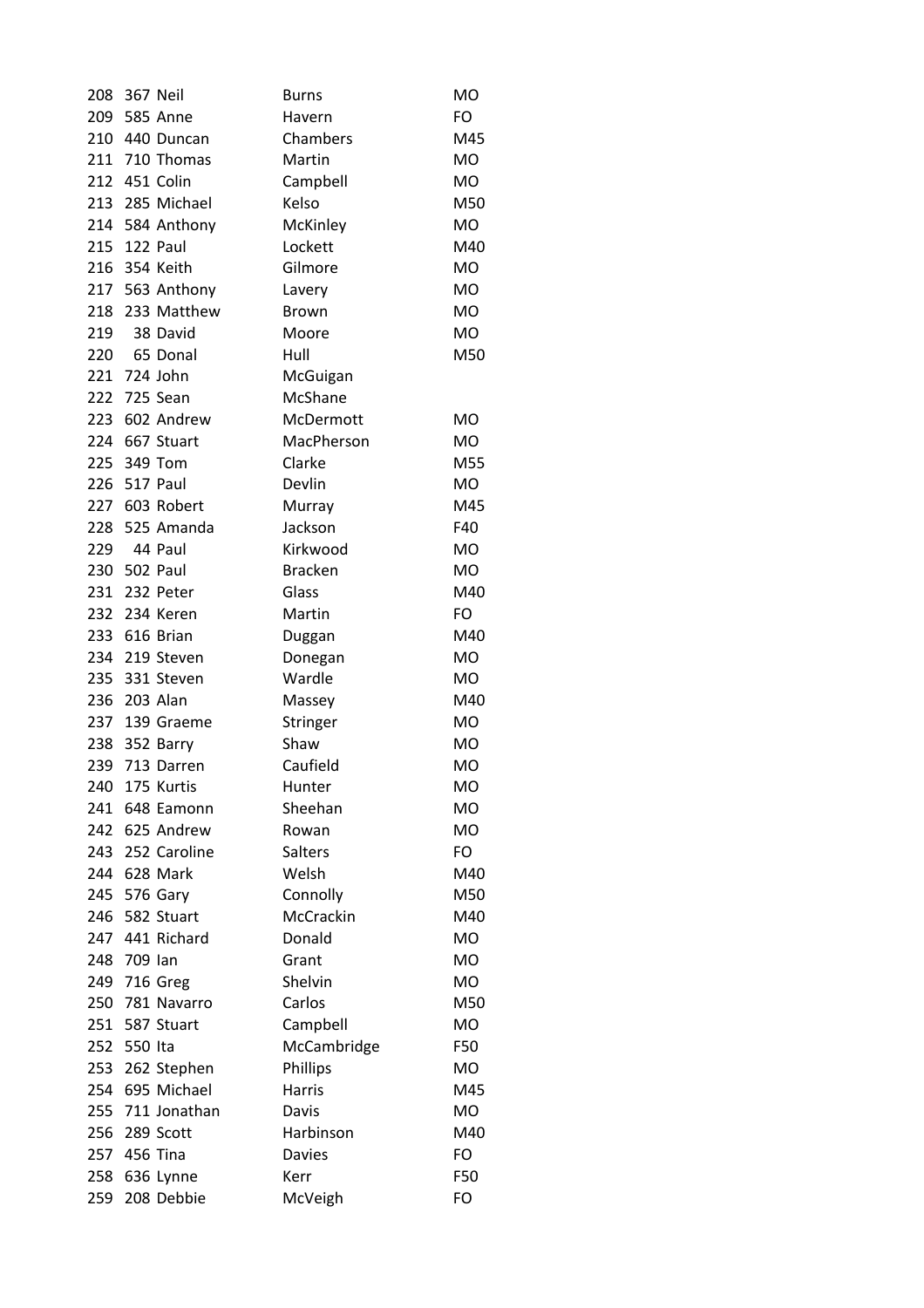| 260 |              | 386 Nessa           | Agnew               | F40       |
|-----|--------------|---------------------|---------------------|-----------|
| 261 |              | 756 Brian           | Grimes              | M50       |
|     |              | 262 410 Heather     | Baron               | F40       |
|     |              | 263 746 Carolyn     | <b>Beattie</b>      | F40       |
|     |              | 264 733 Jonathan    | Weston              | M45       |
| 265 |              | 307 Neill           | Scott               | M40       |
| 266 |              | 656 Shyue Le        | Ng                  | MO        |
| 267 |              | 593 James           | Johnston            | M45       |
|     |              | 268 439 Philip      | McEvoy              | M45       |
|     |              | 269 744 Peter       | McConvey            | M45       |
|     |              | 270 227 Christopher | Malbon              | MO        |
| 271 |              | 412 Gray            | Irwin               | M55       |
| 272 |              | 308 Stephen         | Jones               | M50       |
|     |              | 273 417 Stephen     | Dunn                | M40       |
|     |              | 274 210 Thomas      | Allison             | <b>MO</b> |
|     |              | 275 475 Aidan       | Ormsby              | M40       |
|     |              | 276 469 Marty       | McMillan            | M55       |
| 277 |              | 375 Roisin          | <b>Byrne</b>        | F45       |
|     |              | 278 559 Martin      | Cameron             | M40       |
|     |              | 279 558 Samuel      | Anderson            | M45       |
|     |              | 280 357 Philip      | Ladd                | MO        |
| 281 |              | 506 David           | Geddes              | M40       |
| 282 |              | 405 Natalie         | <b>Bowbanks</b>     | FO        |
| 283 |              | 2 Cara              | Hamilton            | FO        |
|     |              | 284 764 Claire      | Oliphant            | F40       |
| 285 |              | 496 Sally           | Moore               | F40       |
| 286 |              | 518 David           | Wylie               | M40       |
| 287 |              | 685 Brian           | Weir                | M45       |
| 288 |              | 194 Richard         | Gregg               | M40       |
|     |              | 289 403 Stephen     | Ormsby              | <b>MO</b> |
|     |              | 290 319 Sarah       | Benton              | F45       |
| 291 |              | 458 Mark            | Jamison             | MO        |
| 292 |              | 58 James            | Sheridan            | <b>MO</b> |
| 293 |              | 450 Stephen         | <b>Black</b>        | M45       |
| 294 |              | 493 Stephney        | McGivern            | FO        |
|     |              | 295 253 Christopher | Boyd                | MO        |
| 296 |              | 366 Martyn          | Weir                | M50       |
|     |              | 297 561 Emma        | Moley               | FO        |
| 298 |              | 583 David           | Wade                | Mo        |
| 299 |              | 67 Paul             | Quinn               | <b>MO</b> |
| 300 |              | 661 David           | Boyd                | MO        |
|     |              | 301 512 Debbie      | Mingout             | F40       |
|     |              | 302 313 Kathryn     | Young               | FO        |
| 303 |              | 12 Yvonne           | Cooke               | FO        |
|     | 304 547 Luis |                     | Garcia-Verdugo Caso | M45       |
|     |              | 305 211 Nigel       | Keenan              | <b>MO</b> |
| 306 |              | 760 Colm            | Devlin              | M45       |
| 307 |              | 650 Kate            | Moffett             | FO        |
| 308 |              | 595 Robert          | Eadie               | M40       |
| 309 |              | 59 James            | Barr                | M45       |
| 310 |              | 758 Daniel          | Wilson              | M45       |
| 311 |              | 466 Clarie          | Nelson              | FO        |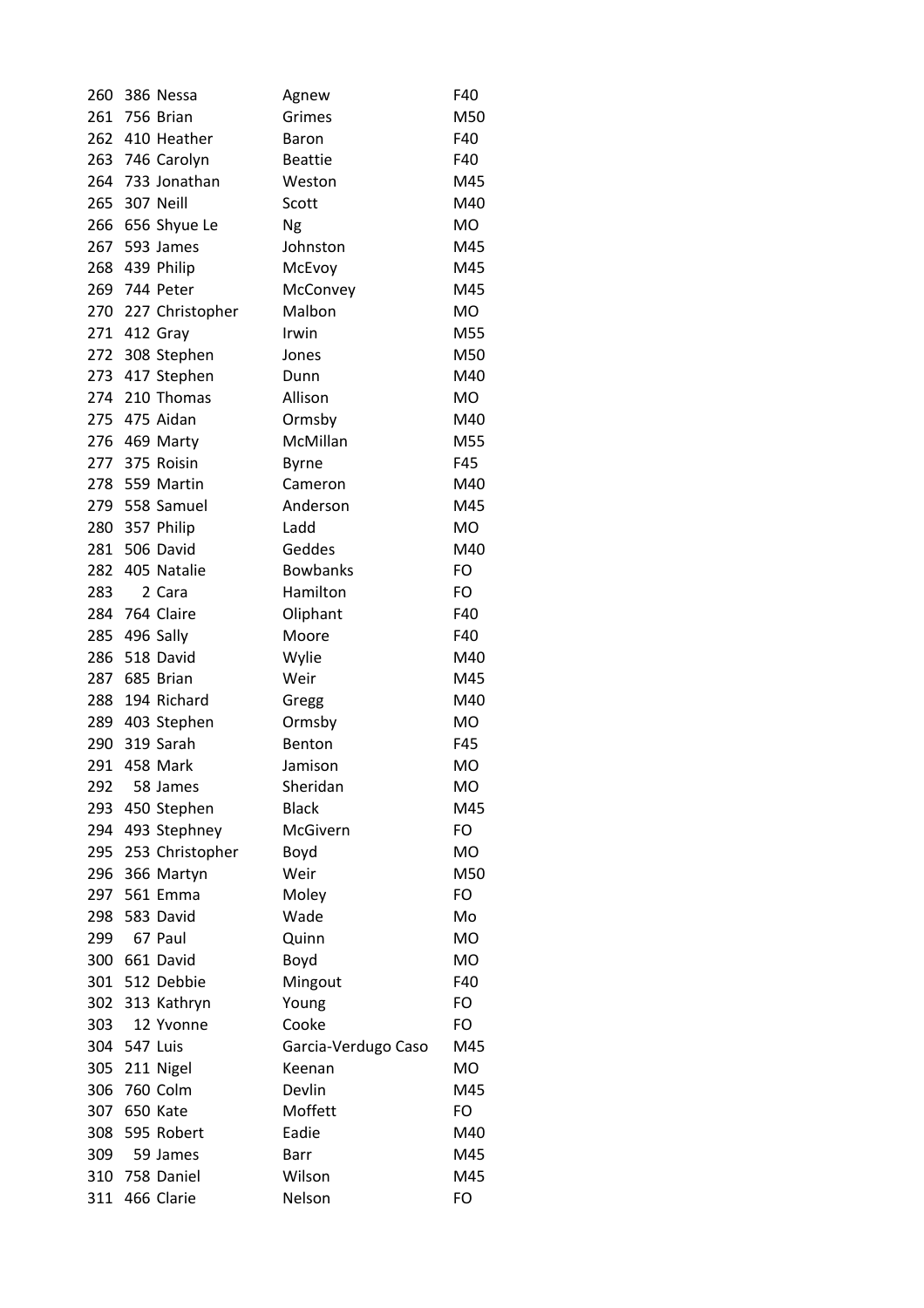| 312 |              | 721 Michael      | Duffy            | MO        |
|-----|--------------|------------------|------------------|-----------|
| 313 |              | 260 Tara         | McBride          | F45       |
|     |              | 314 324 Robert   | McFerran         | M50       |
|     |              | 315 108 Graeme   | Philson          | M40       |
|     |              | 316 400 Allan    | Macleod          | <b>MO</b> |
| 317 |              | 371 Karen        | Ritchie          | F40       |
|     |              | 318 353 Mark     | Englefield       | M40       |
|     |              | 319 338 Damian   | McLarnon         | MO        |
|     |              | 320 552 Eamon    | McCambridge      | <b>MO</b> |
|     |              | 321 568 Patrick  | McEvoy           | M40       |
|     |              | 322 363 Ralph    | Lavery           | <b>MO</b> |
| 323 |              | 347 Mark         | Todd             | M40       |
|     |              | 324 668 Ashleigh | Collim           | FO        |
|     |              | 325 580 Jane     | McCann           | FO        |
|     |              | 326 608 Heather  | Smyth            | FO        |
|     |              | 327 316 Heather  | <b>Stanex</b>    | F40       |
|     |              | 328 503 David    | Ferguson         | MO        |
|     |              | 329 382 Emma     | Sheehy           | FO        |
|     |              | 330 497 Attracta | Magennis         | F45       |
|     |              | 331 720 Richard  | Willis           | MO        |
|     | 332 425 Zoe  |                  | McCarter         | FO        |
| 333 |              | 24 Darren        | Kennedy          | M40       |
|     |              | 334 111 Colin    | Brannigan        | M45       |
| 335 |              | 544 Joanne       | Moran            | FO        |
| 336 |              | 777 Charlie      | <b>Ataliotis</b> | M50       |
|     |              | 337 701 David    | Geary            | M40       |
| 338 |              | 136 Andrew       | Allen            | M45       |
|     |              | 339 592 Sean     | Murphy           | M50       |
| 340 |              | 222 Graeme       | <b>Black</b>     | <b>MO</b> |
|     |              | 341 649 Neville  | Anderson         | <b>MO</b> |
|     | 342 657 Karl |                  | Meredith         | MO        |
| 343 |              | 372 Simon        | Cummings         | M45       |
| 344 |              | 423 Shaun        | O'Loughlin       | M50       |
|     | 345 467 Rod  |                  | Forsythe         | M40       |
| 346 |              | 309 Ryan         | Dorrian          | MO        |
| 347 | 287 Jill     |                  | <b>Burgess</b>   | F45       |
|     |              | 348 323 Holly    | Hunniford        | FO        |
|     |              | 349 581 Alex     | Davidson         | M40       |
| 350 |              | 193 Darren       | Lappin           | M40       |
| 351 |              | 743 Barbara      | Fleming-Owens    | F45       |
|     |              | 352 707 Mark     | Patterson        | M45       |
|     |              | 353 322 Claudia  | <b>Bedford</b>   | FO        |
|     |              | 354 325 Heidi    | Rodgers          | F40       |
|     |              | 355 620 Brian    | Shankey          | M40       |
|     |              | 356 617 Marty    | Timlin           | M45       |
| 357 |              | 700 Lesley       | Johnston         | FO        |
| 358 |              | 679 Simon        | Bell             | <b>MO</b> |
| 359 |              | 682 Zara         | <b>Baird</b>     | FO        |
| 360 |              | 64 David         | <b>Baird</b>     | M60       |
| 361 |              | 83 Terry         | Hamilton         | <b>MO</b> |
| 362 |              | 591 Gareth       | Fegan            | MO        |
| 363 | 126 Lee      |                  | Tate             | MO        |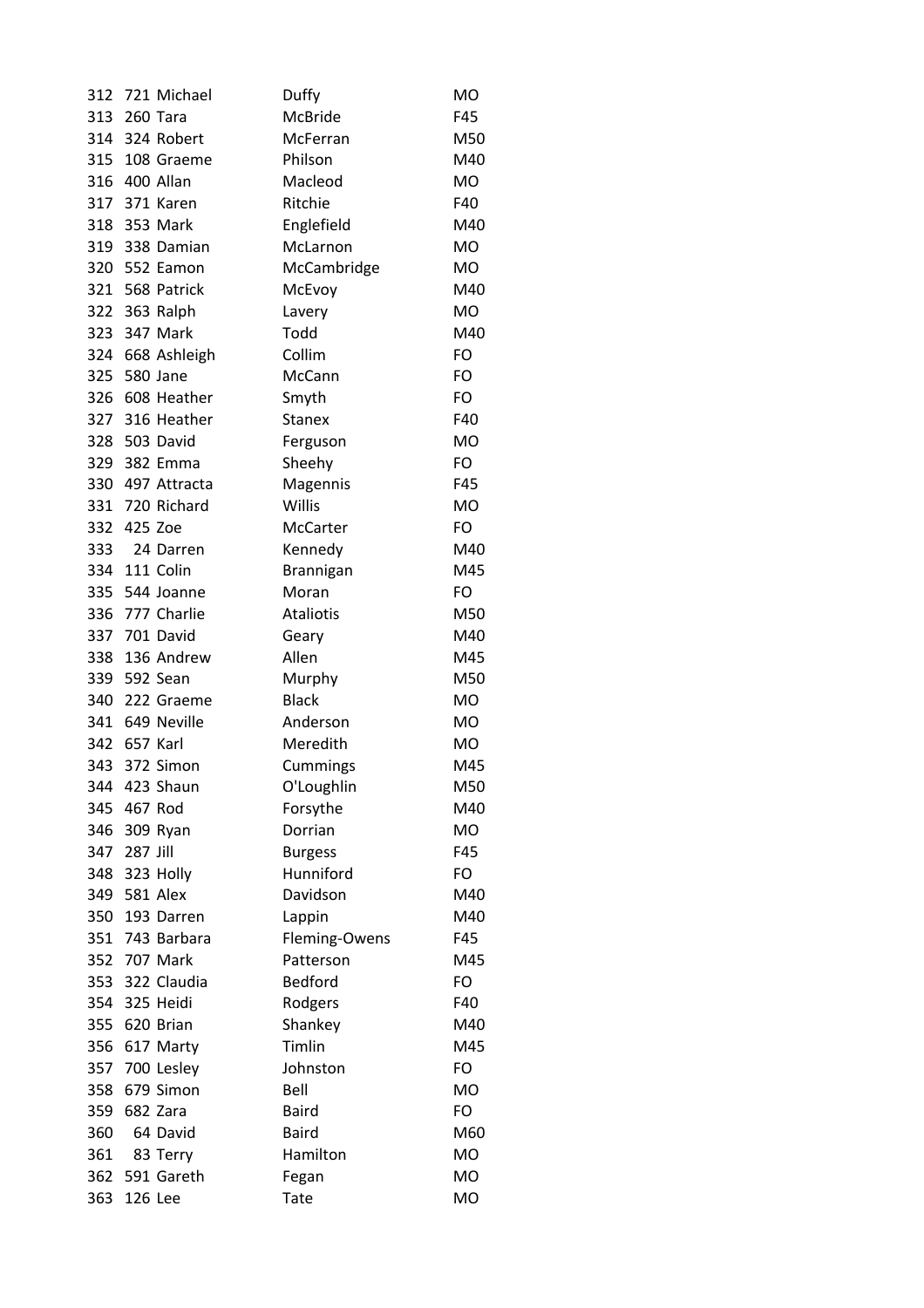| 364 |              | 611 Noel            | McAllister        | <b>MO</b> |
|-----|--------------|---------------------|-------------------|-----------|
|     |              | 365 351 Derek       | Wright            | M50       |
|     |              | 366 590 Jonathan    | Lilly             | M45       |
|     |              | 367 248 Amanda      | Peoples           | F45       |
|     |              | 368 459 Charise     | Boal              | FO        |
| 369 |              | 20 Glenn            | Porter            | <b>MO</b> |
|     |              | 370 270 Scott       | Gilliland         | <b>MO</b> |
| 371 |              | 3 Stephen           | Bingham           | <b>MO</b> |
| 372 |              | 53 John             | McGarvey          | <b>MO</b> |
|     |              | 373 277 Richard     | McAlpine          | <b>MO</b> |
|     |              | 374 166 Janice      | Scott             | FO        |
|     |              | 375 543 Paul        | Leonard           | M40       |
|     |              | 376 345 Paul        | Moore             | <b>MO</b> |
|     | 377 141 Tori |                     | Smyth             | FO        |
|     |              | 378 476 Hugh        | Harrison          | M50       |
|     |              | 379 267 Marion      | <b>Brown</b>      | F40       |
| 380 |              | 5 Julie             | Preston           | FO        |
| 381 |              | 77 Aidan            | Walsh             | M45       |
|     |              | 382 618 Laura       | Coulter           | FO        |
|     |              | 383 445 Allan       | Kesson            | M40       |
|     |              | 384 283 Patrick     | McKenna           | M40       |
|     |              | 385 188 Michael     | Power             | M50       |
|     |              | 386 485 Patricia    | Thompson          | F45       |
| 387 |              | 479 David           | Smyth             | M50       |
|     | 388 759 Ralf |                     | Meir              | M45       |
|     | 389 589 Neil |                     | Jamison           | <b>MO</b> |
| 390 |              | 145 Eileen          | Jack              | FO        |
| 391 |              | 133 Tristan         | Gawn              | MO        |
| 392 |              | 96 Stuart           | <b>Burnside</b>   | MO        |
|     |              | 393 303 Adrian      | McMenamin         | M40       |
|     |              | 394 269 Graham      | Hill              | M45       |
| 395 |              | 455 Paul            | Mitchell          | M45       |
| 396 |              | 300 Corona          | Cassidy           | FO        |
|     |              | 397 244 Stuart      | <b>Neill</b>      | <b>MO</b> |
|     |              | 398 119 Sharon      | <b>McClements</b> | FO        |
|     |              | 399 737 Laura       | Christmann        | FO        |
|     |              | 400 415 Paul        | Lyons             | M45       |
|     |              | 401 373 Andrew      | Cambridge         | M50       |
| 402 |              | 299 Claire          | Harrison          | F40       |
|     |              | 403 187 Simon       | Jenkinson         | <b>MO</b> |
|     |              | 404 189 Christopher | Dean              | <b>MO</b> |
| 405 |              | 11 Stephen          | McClure           | M40       |
| 406 |              | 35 Gillian          | Strudwick         | FO        |
|     |              | 407 579 Emily       | Paisley           | FO        |
| 408 |              | 674 Mary            | Van Niekerk       | M40       |
| 409 |              | 294 Heidi           | Evans             | FO        |
| 410 |              | 364 Jennifer        | Mulvenna          | FO        |
| 411 |              | 57 Diarmuid         | Sands             | MO        |
|     |              | 412 264 Graeme      | McGowan           | MO        |
|     |              | 413 514 Joanne      | Kelly             | F40       |
|     |              | 414 531 Mark        | Ramsey            | M45       |
| 415 |              | 499 Karen           | McElroy           | FO        |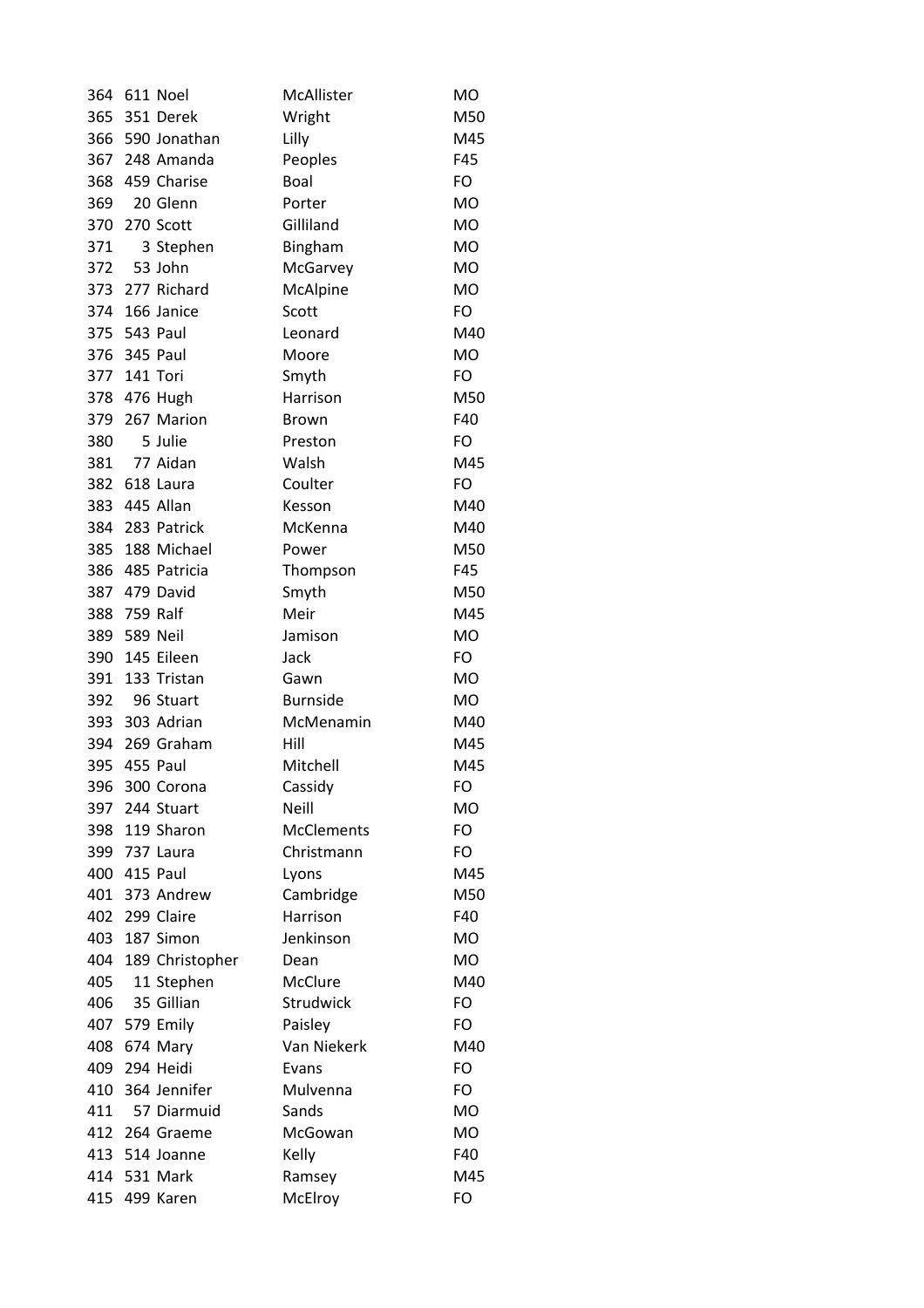| 416        |              | 296 Grant              | <b>Buchanan</b>   | <b>MO</b> |
|------------|--------------|------------------------|-------------------|-----------|
|            |              | 417 399 Gordon         | Coutts            | MO        |
|            |              | 418 249 Michael        | Stevenson         | M45       |
|            |              | 419 419 Tessa          | Cairns            | FO        |
|            |              | 420 381 Girvan         | <b>Boyle</b>      | M45       |
| 421        |              |                        |                   |           |
|            |              | 422 120 James          | <b>McClements</b> | МO        |
|            |              | 423 633 Steven         | Allawya           | MO        |
|            |              | 424 276 Gary           | Adams             | M45       |
|            |              | 425 291 Paul           | Myatt             | M50       |
|            |              | 426 486 David          | Whyte             | M45       |
|            |              | 427 560 Brian          | Murray            | M40       |
|            |              | 428 703 Alaistair      | Benson            | MO.       |
|            |              | 429 358 Danny          | McVicker          | M45       |
|            |              | 430 160 Emmanuel       | Farrelly          | MO        |
| 431        |              | 365 Barry              | O'Reilly          | M40       |
|            |              | 432 433 James          | Trimble           | <b>MO</b> |
| 433        |              | 97 Daniel              | Wiliamson         | <b>MO</b> |
|            |              | 434 131 Patricia       | Magill            | F45       |
|            |              | 435 162 Philip         | McCullagh         | M45       |
|            |              | 436 771 Paul           | Acheson           | M65       |
|            |              | 437 221 Emma           | Henry             | FO        |
|            |              | 438 355 Ashley         | <b>Brand</b>      | FO        |
|            |              | 439 295 Sandra         | Drysdale          | FO        |
|            |              | 440 161 Andrew         | Cunliffe          | <b>MO</b> |
|            |              | 441 301 Shirley        | McCloskey         | F40       |
|            | 442 231 Dan  |                        | McCutcheon        | M40       |
|            |              | 443 102 Clare          | Carson            | F40       |
|            |              | 444 380 Geoffrey       | McDowell          | M45       |
|            |              | 445 225 Philip         |                   | M40       |
|            |              | 446 727 Patrick        | Poag<br>McShane   |           |
|            |              | 447 686 Matthew        | Power             | <b>MO</b> |
|            |              |                        | Williams          |           |
| 448<br>449 |              | 726 Paul<br>121 Thomas | <b>Steele</b>     | MO        |
| 450        |              | 165 Simon              |                   | M50       |
|            |              | 99 Nadine              | Cheung<br>Mercer  | FO        |
| 451        |              |                        |                   |           |
|            |              | 452 272 Verity         | Cornford          | FO        |
| 453        |              | 641 Joan               | Barr              | F45       |
|            |              | 454 482 John           | Mallon            | M50       |
| 455        |              | 414 Seamus             | McNally           | M45       |
| 456        |              | 178 Majella            | Corrigan          | F40       |
| 457        |              | 48 Michael             | Hamer             | <b>MO</b> |
|            | 458 333 Neil |                        | Martin            | <b>MO</b> |
|            |              | 459 444 Barbara        | Kesson            | FO        |
| 460        |              | 731 Conran             | Stewart           | <b>MO</b> |
| 461        |              | 528 Michael            | Loughhan          | <b>MO</b> |
| 462        |              | 128 Scott              | Craig             | M50       |
|            |              | 463 745 Colin          | Haddick           | M65       |
|            |              | 464 752 Samuel         | Lewis             | M45       |
|            |              | 465 597 Pauline        | Love              | F55       |
| 466        |              | 346 Lindsay            | Cosgrove          | FO        |
| 467        |              | 310 Rosi               | Earney            | F45       |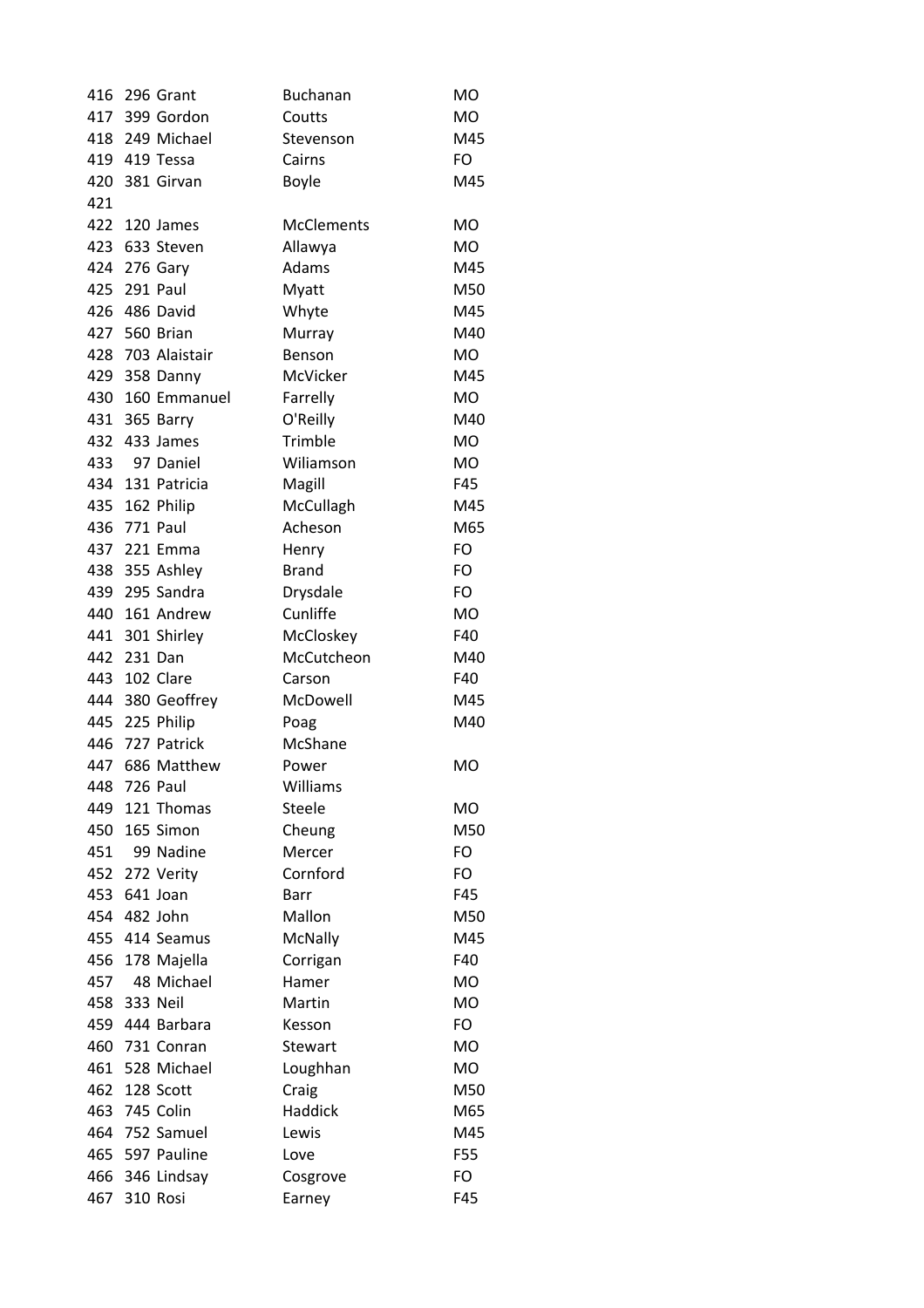| 468 |             | 25 Karl             | Anderson       | M40       |
|-----|-------------|---------------------|----------------|-----------|
|     |             | 469 690 Christopher | Johnston       | <b>MO</b> |
|     |             | 470 257 Susanna     | <b>Beare</b>   | FO        |
| 471 | 143 lan     |                     | Calderwood     | M45       |
| 472 |             | 54 Arthur           | Spence         | <b>MO</b> |
|     |             | 473 293 Emily       | Boal           | FO        |
|     |             | 474 748 David       | McGimpsey      | M60       |
| 475 |             | 19 Gareth           | Kinnear        | M40       |
|     |             | 476 730 TODD        | <b>Stewart</b> | <b>MO</b> |
|     |             | 477 40 Ronan        | O'Flaherty     | <b>MO</b> |
|     |             | 478 571 Angus       | Mawhinney      | <b>MO</b> |
|     |             | 479 705 Selina      | Lewis          | FO        |
| 480 |             | 169 Kevan           | Downer         | M45       |
| 481 |             | 698 Mark            | Gilmore        | M40       |
|     |             | 482 258 Peter       | <b>Bourke</b>  | <b>MO</b> |
|     |             | 483 569 Emma        | Crawford       | FO        |
|     |             | 484 146 Kerry       | Skimin         | FO        |
| 485 |             | 88 Rob              | <b>Browne</b>  | M40       |
|     |             | 486 646 Zara        | Fulton         | FO        |
| 487 |             | 598 Mark            | Rocks          | M50       |
| 488 |             | 39 David            | Gordon         | M50       |
|     |             | 489 391 Glen        | Chapman        | <b>MO</b> |
| 490 |             | 117 Julie-anne      | Caughey        | F40       |
|     |             | 491 567 Stuart      | Withers        | MO        |
|     |             | 492 474 John        | Gargan         | <b>MO</b> |
| 493 |             | 105 Joanne          | Cook           | FO        |
|     |             | 494 769 Noel        | Moan (senior)  | M60       |
|     |             | 495 747 Sonia       | Morgan         | FO        |
| 496 |             | 171 Clare           | Russell        | F40       |
|     |             | 497 153 Kathryn     | Ryan           | F40       |
|     |             | 498 388 Alison      | McDowell       | F40       |
|     |             | 499 596 John        | Proctor        | M60       |
| 500 |             | 718 Stephen         | Alexander      | M50       |
| 501 |             | 9 Lyn               | McClure        | F40       |
| 502 |             | 14 Chris            | Freeland       | MO        |
| 503 |             | 10 Carol            | Mounce         | F45       |
|     |             | 504 644 Rodney      | McCaughey      | M40       |
|     |             | 505 643 Andrew      | Clarke         | MO        |
| 506 |             | 398 Eddie           | Salmon         | M45       |
| 507 |             | 393 Mark            | Leathem        | M45       |
| 508 |             | 573 Conall          | Bell           | <b>MO</b> |
|     |             | 509 209 Barry       | McKeating      | <b>MO</b> |
|     | 510 708 Ben |                     | Patterson      | MO        |
|     |             | 511 200 Diane       | Woods          | F50       |
| 512 |             |                     |                | FO        |
|     | 377 Kelly   |                     | Andrews        |           |
| 513 | 437 Lisa    |                     | Quinn          | FO        |
|     |             | 514 436 Jonathan    | Quinn          | <b>MO</b> |
|     |             | 515 454 Michael     | Colville       | M60       |
|     |             | 516 477 Declan      | Ormsby         | MO        |
|     |             | 517 416 Conor       | Ormsby         | M40       |
|     |             | 518 199 David       | Parkinson      | M40       |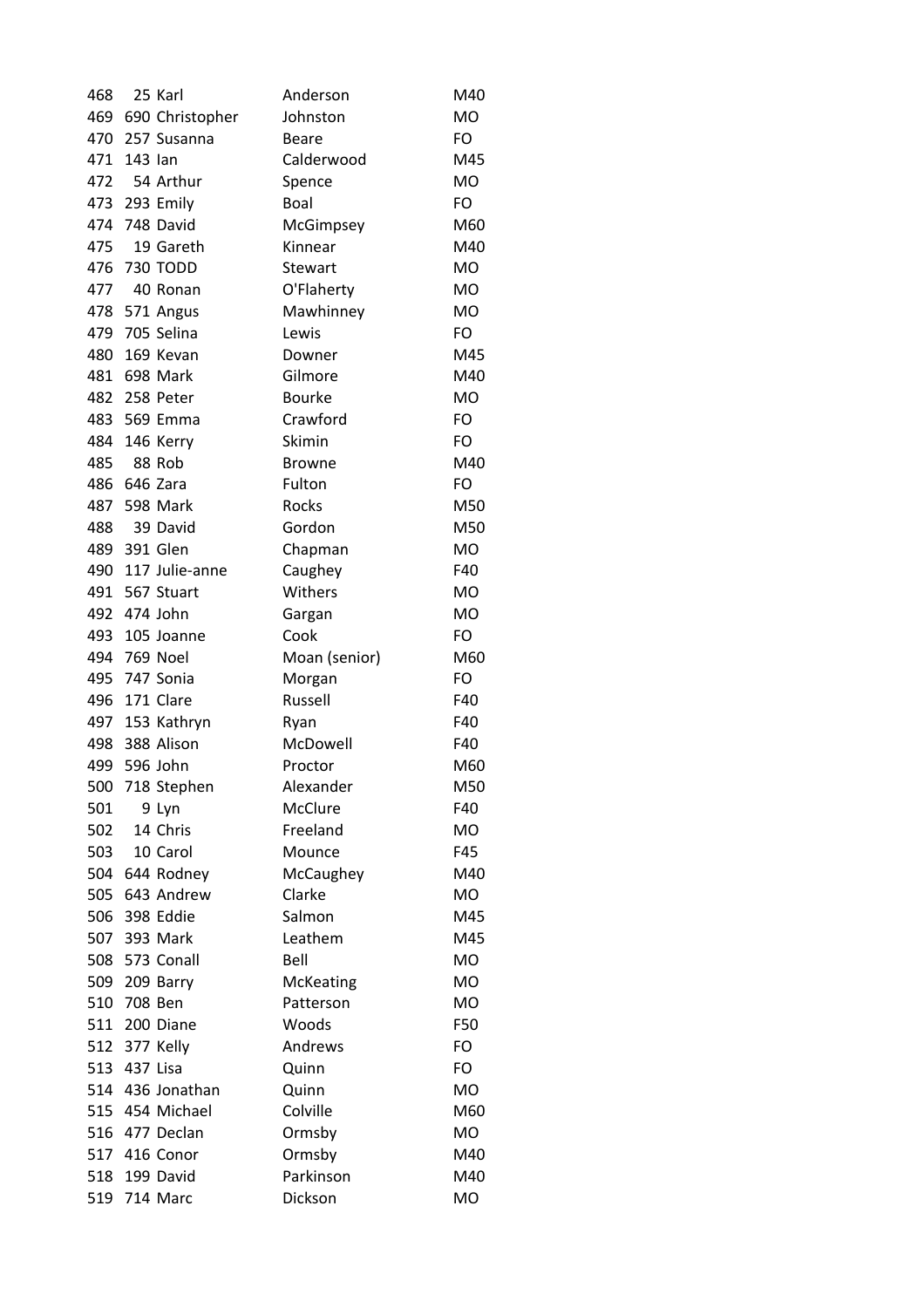| 520 |              | 195 Heather        | Shanks-Miller     | F45       |
|-----|--------------|--------------------|-------------------|-----------|
| 521 |              | 186 Fiona          | McAvoy            | F45       |
|     |              | 522 245 Claire     | Weston            | FO        |
|     |              | 523 574 Philip     | Weston            | <b>MO</b> |
| 524 |              | 112 Paula          | Gray              | FO        |
| 525 |              | 71 Melinda         | Wilkinson         | F40       |
| 526 |              | 490 Rocky          | Marmeto           | <b>MO</b> |
| 527 |              | 47 Kerry           | Harkin            | F40       |
|     |              | 528 46 Mary Clare  | Sinclair          | F45       |
| 529 |              | 70 Sharon          | Corken            | FO        |
| 530 |              | 113 David          | McIvor            | M45       |
| 531 |              | 89 Mervyn          | Kinney            | M60       |
| 532 |              | 7 Wesley           | Wallace           | M50       |
|     |              | 533 452 Mark       | Foster            | M40       |
|     |              | 534 256 Ruth       | Coulter           | F40       |
| 535 |              | 91 Kerrie          | Turtle            | FO        |
| 536 |              | 683 David          | Carse             | M55       |
| 537 |              | 665 Drew           | McKeown           | <b>MO</b> |
| 538 |              | 489 Karen          | Dempster          | FO        |
|     |              | 539 278 Stephenie  | Smyth             | F40       |
|     |              | 540 213 Barry      | Tate              | M55       |
|     |              | 541 740 Andrew     | Davidson          | M40       |
|     |              | 542 266 Maurice    | Cairns            | M65       |
| 543 |              | 100 Andrew         | Kinney            | M45       |
|     | 544 719 Ivan |                    | McKeown           | M55       |
|     |              | 545 607 Jonathan   | Fay               | <b>MO</b> |
| 546 |              | 79 Sarah           | <b>McWilliams</b> | FO        |
| 547 |              | 84 Garry           | Cavill            | M55       |
|     |              | 548 311 Helen      | McBrinn           | F40       |
|     |              | 549 321 Norman     | Kernaghan         | M60       |
|     |              | 550 779 Ronnie     | McMurdie          | <b>MO</b> |
| 551 |              | 182 Victoria       | Minnis            | FO        |
| 552 |              | 632 Racheal        | Smyth             | FO        |
| 553 |              | 402 Johnny         | <b>Bouma</b>      | M45       |
| 554 |              | 251 Jenny          | McConnell         | F40       |
|     |              | 555 135 Tanya      | McGreeghan        | F40       |
| 556 |              | 460 Gavin          | Campbell          | <b>MO</b> |
|     |              | 557 463 Paul       | <b>Davies</b>     | M45       |
| 558 |              | 369 Andrew         | Strickland        | M40       |
| 559 |              | 18 Beverly         | Creighton         | FO        |
|     |              | 560 240 Edward     | Quigg             | M45       |
|     |              | 561 774 Annie-Rose | Mulholland        | FO        |
|     |              | 562 284 Karen      | McCaughey         | F40       |
|     |              | 563 156 Sarah      | Mathison          | FO        |
|     |              | 564 154 Rachel     | <b>McClements</b> | FO        |
| 565 |              | 775 Margaret       | Mulholland        | F50       |
| 566 |              | 218 Sarah          | Allen             | F40       |
| 567 |              | 507 Michael        | Hunter            | M55       |
|     |              | 568 465 Martin     | <b>Brady</b>      | M40       |
|     |              | 569 453 Philip     | Foster            | MO        |
|     | 570 435 Kyle |                    | McComiskey        | MO        |
| 571 |              | 198 Emer           | <b>Breen</b>      | FO        |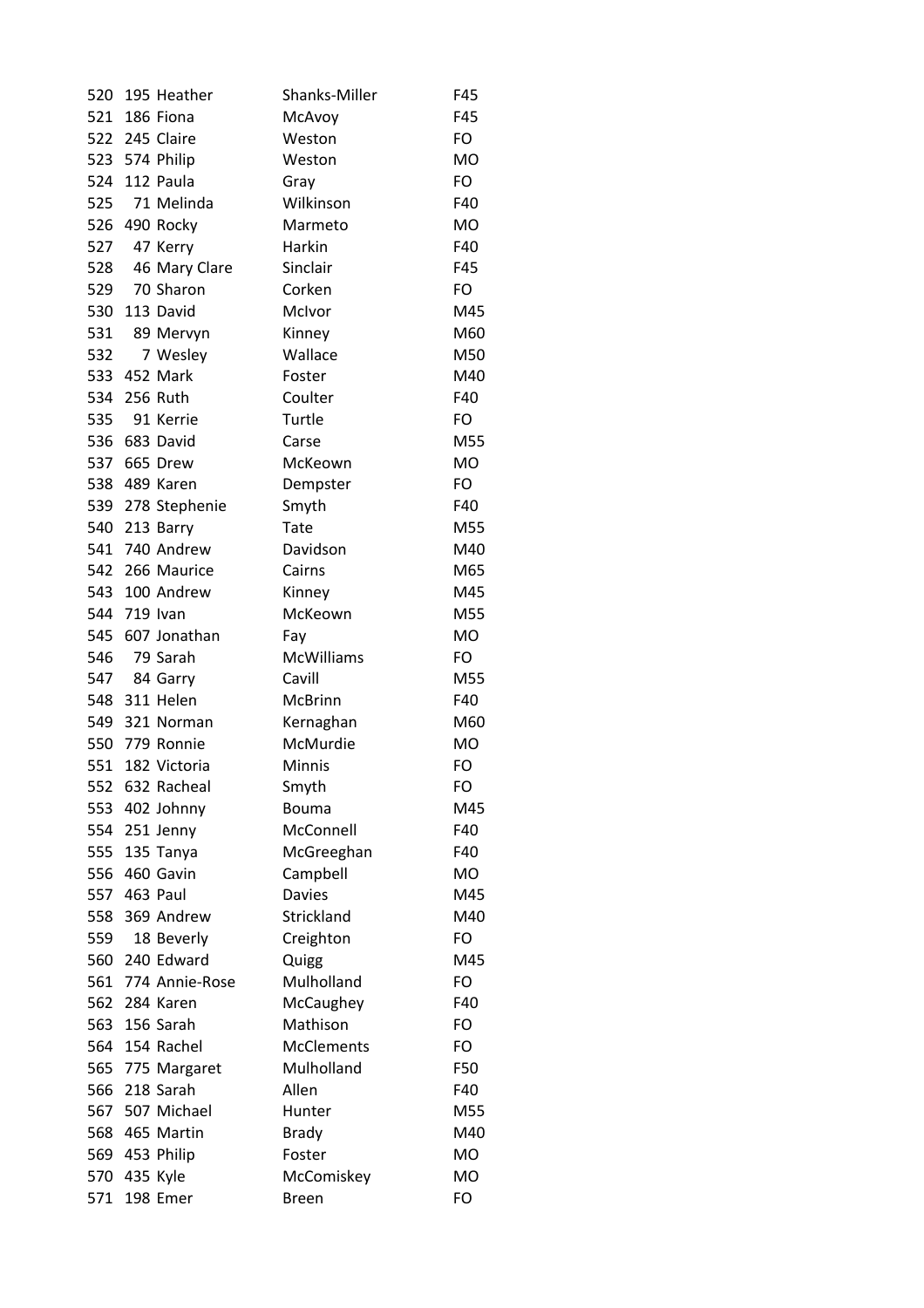| 572        | 197 Jim     |                                | <b>Breen</b>         | M60        |
|------------|-------------|--------------------------------|----------------------|------------|
|            | 573 247 Jim |                                | <b>Marcus</b>        | <b>MO</b>  |
|            |             | 574 69 Margaret                | Furst                | F55        |
|            |             | 575 629 Alison                 | Welsh                | FO         |
| 576        |             | 501 Maura                      | Hennessy             | FO         |
| 577        | 622 Jill    |                                | Johnston             | F40        |
| 578        |             | 631 Don                        | Murnin               | M40        |
|            |             | 579 619 John                   | Ossaway              | <b>MO</b>  |
| 580        |             | 304 James                      | Smyth                | M60        |
|            |             | 581 610 Louie                  | Almario              | <b>MO</b>  |
|            |             | 582 422 Peter                  | Hilton               | <b>MO</b>  |
|            |             | 583 510 Lyndsey                | Lappin               | FO         |
|            |             | 584 651 Eadaoin                | Donaldson            | FO         |
| 585        |             | 729 Thomas                     | McKinstry            |            |
|            |             | 586 280 Jack                   | Carberrry            | M65        |
|            |             | 587 443 Andrew                 | Harding              | M40        |
| 588        |             | 687 Alistair                   | Collins              | M40        |
| 589        |             | 116 Caroline                   | Thompson             | FO         |
| 590        |             | 694 Ewan                       | Adair                | <b>MO</b>  |
|            |             | 591 421 Stephen                | <b>Beattie</b>       | M45        |
|            |             | 592 125 Joanne                 | Tate                 | FO         |
|            |             | 593 298 Lorraine               | Hawkes               | FO         |
|            |             | 594 215 Helen                  | Mullan               | FO         |
| 595        | 389 lan     |                                | Henderson            | M40        |
| 596        |             | 663 Chris                      | Clarke               | <b>MO</b>  |
| 597        |             | 224 Robert                     | Oliver               | <b>MO</b>  |
| 598        |             | 106 Lisa                       | Bell                 | FO         |
|            |             | 599 114 Helen                  | Goudie               | FO         |
| 600        |             | 191 Ryan                       | Kerr                 | <b>MO</b>  |
| 601        |             | 95 Dale                        | Collins              | <b>MO</b>  |
|            |             | 602 483 Cecilia                | Deeham               | F60        |
| 603        |             | 751 Matthew                    | O'hare               | M50        |
| 604        |             | 34 Clare                       | Hiles                | FO         |
|            |             | 605 274 Lucy                   | Reid                 | FO         |
| 606        |             | 614 Simon                      | Gregg                | <b>MO</b>  |
| 607        |             | 739 Brendan                    | McElhatton           | M60        |
| 608        |             | 174 Zoey                       | Horgan               | FO         |
| 609        |             | 82 Rachel                      | Meegan               | FO         |
| 610        |             | 329 Ruth                       | Fitzsimons           | FO         |
|            |             | 611 634 Andrea                 | Cairns               | FO         |
|            |             | 612 317 Sarah                  | Turner               | FO         |
| 613        |             | 350 Graham                     | Gibson               | M45        |
|            |             | 614 406 Richard                | Worledge             | M55        |
|            |             | 615 176 David                  | <b>Breen</b>         | M45        |
| 616        |             | 735 Magdelena                  | Winnicka             |            |
|            |             |                                |                      |            |
| 617<br>618 |             | 246 Roy<br>539 Kevin           | Spalding             | M65<br>M55 |
|            |             |                                | Morgan               |            |
| 619        |             | 471 Sabrina                    | Monaghan<br>McKibben | FO         |
|            |             | 620 763 Paula<br>621 521 Norma | Johnston             | F50<br>F40 |
| 622        |             |                                | Donaldson            | M45        |
|            |             | 290 Gary                       |                      |            |
| 623        |             | 609 Sharon                     | McKinney             | F45        |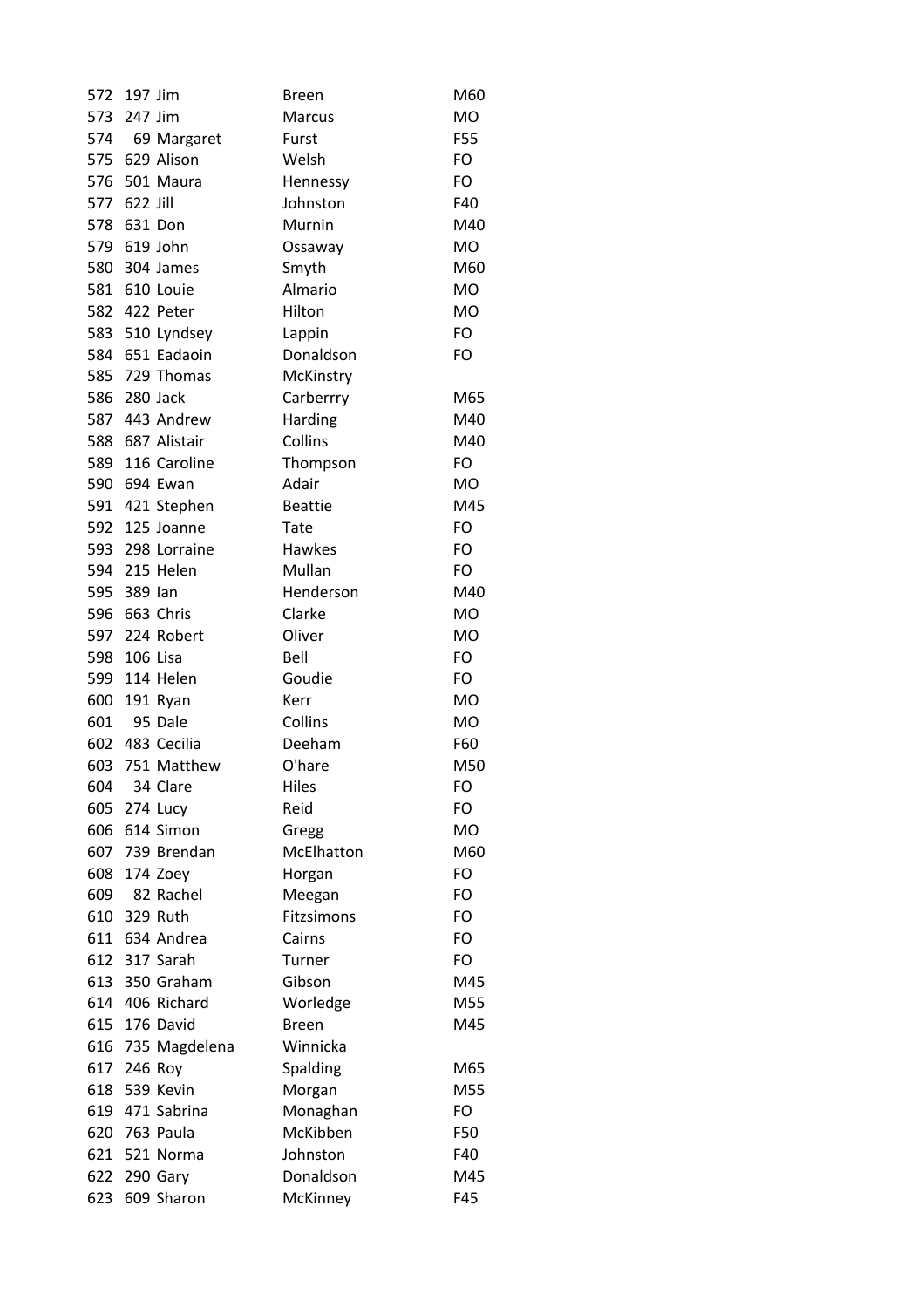| 624 | 239 Vicky        | Bingham         | FO        |
|-----|------------------|-----------------|-----------|
| 625 | 555 Michael      | <b>Brady</b>    | M45       |
| 626 | 556 Annemarie    | Regan           | F45       |
|     | 627 101 Kevin    | Kelly           | M40       |
| 628 | 396 Lynn         | <b>Shanks</b>   | F40       |
| 629 | 8 Alan           | Steen           | <b>MO</b> |
| 630 | 124 Lindsay      | Green           | M65       |
| 631 | 630 David        | Peden           | <b>MO</b> |
|     | 632 217 Kenneth  | McDowell        | <b>MO</b> |
| 633 | 196 Robert       | <b>Shanks</b>   | M40       |
| 634 | 605 Maureen      | <b>McCourt</b>  | F65       |
| 635 | 127 Peter        | Walker          | <b>MO</b> |
| 636 | 717 Mark         | Carvill         | <b>MO</b> |
| 637 | 26 David         | Gardiner        | <b>MO</b> |
|     | 638 168 Colin    | Rodgers         | M55       |
| 639 | 681 Nathan       | Deronja         | FO        |
| 640 | 538 Lara         | Doyle           | FO        |
| 641 | 339 Boyd         | Cathcart        | <b>MO</b> |
| 642 | 340 Hannah       | Mellon          | FO        |
| 643 | 30 Rachael       | Kessell         | FO        |
|     | 644 673 Osmond   | McClean         | M45       |
|     | 645 513 Jennifer | McAteer         | FO        |
| 646 | 491 Peter        | <b>Stevens</b>  | <b>MO</b> |
| 647 | 118 Samantha     | Graham          | FO        |
| 648 | 129 Gillian      | Jordan          | FO        |
| 649 | 604 Vadims       | Jesajevs        | <b>MO</b> |
| 650 | 4 David          | Hill            | M65       |
| 651 | 639 Jonathan     | <b>Brown</b>    | M40       |
| 652 | 675 Siobhan      | Larkin          | F40       |
| 653 | 60 Matthew       | Montgomery      | MO        |
|     | 654 297 Joanne   | McMahon         | FO        |
| 655 | 562 Christine    | Abernethy       | F40       |
| 656 | 254 Clare        | McIlveen        | FO        |
| 657 | 336 Jack         | Hopley          | <b>MO</b> |
|     | 658 335 William  | Ennis           | <b>MO</b> |
|     | 659 334 Jennifer | Carse           | FO        |
|     | 660 494 Tracy    | Gilpin          | F40       |
|     | 661 505 Elaine   | Shannon         | F50       |
| 662 | 202 Christina    | McConnell       | FO        |
| 663 | 80 Anna          | <b>Minnis</b>   | F45       |
|     | 664 765 Mick     | <b>McGuckin</b> | M50       |
|     | 665 167 Pauline  | Millar          | F45       |
|     | 666 180 Hugh     | Millar          | M50       |
|     | 667 594 Nikki    | Keery           | FO        |
| 668 | 566 Denise       | Knight          | F40       |
| 669 | 734 Vicky        | Armstrong       |           |
| 670 | 238 Alyn         | McChesney       | <b>MO</b> |
| 671 | 29 Susan         | Taylor          | F45       |
| 672 | 27 Kathleen      | Herman          | F55       |
| 673 | 28 Christine     | Foreman         | F55       |
|     | 674 577 Emma     | Clements        | FO        |
| 675 | 578 Kate         | Van Der Schyff  | FO        |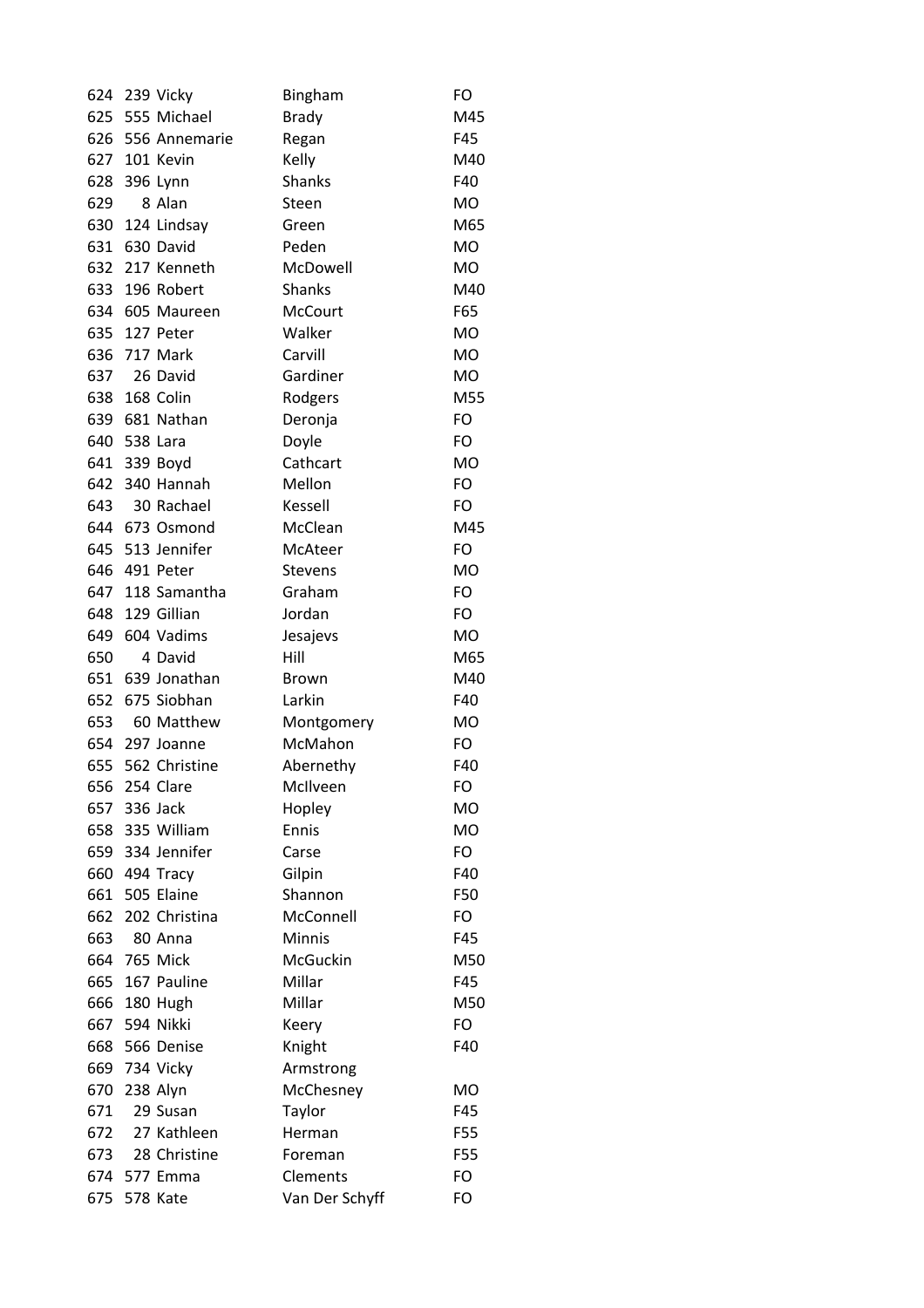|     | 676 565 Andrea   | DaSilva       | F50 |
|-----|------------------|---------------|-----|
|     | 677 413 Mervyn   | Smith         | M65 |
|     | 678 481 Ross     | Moneypenny    | MO  |
|     | 679 305 Lawrence | <b>Burns</b>  | M45 |
|     | 680 326 Richard  | Conn          | M55 |
|     | 681 446 James    | Girvan        | MO  |
|     | 682 448 Caroline | Girvan        | FO. |
|     | 683 81 Jessica   | <b>Minnis</b> | FO. |
|     | 684 33 Pat       | O'Driscoll    | M65 |
|     | 685 442 Eoin     | Woodman       | M65 |
|     | 686 678 Lynsey   | Hill          | FO. |
| 687 | 42 Paul          | Manook        | M65 |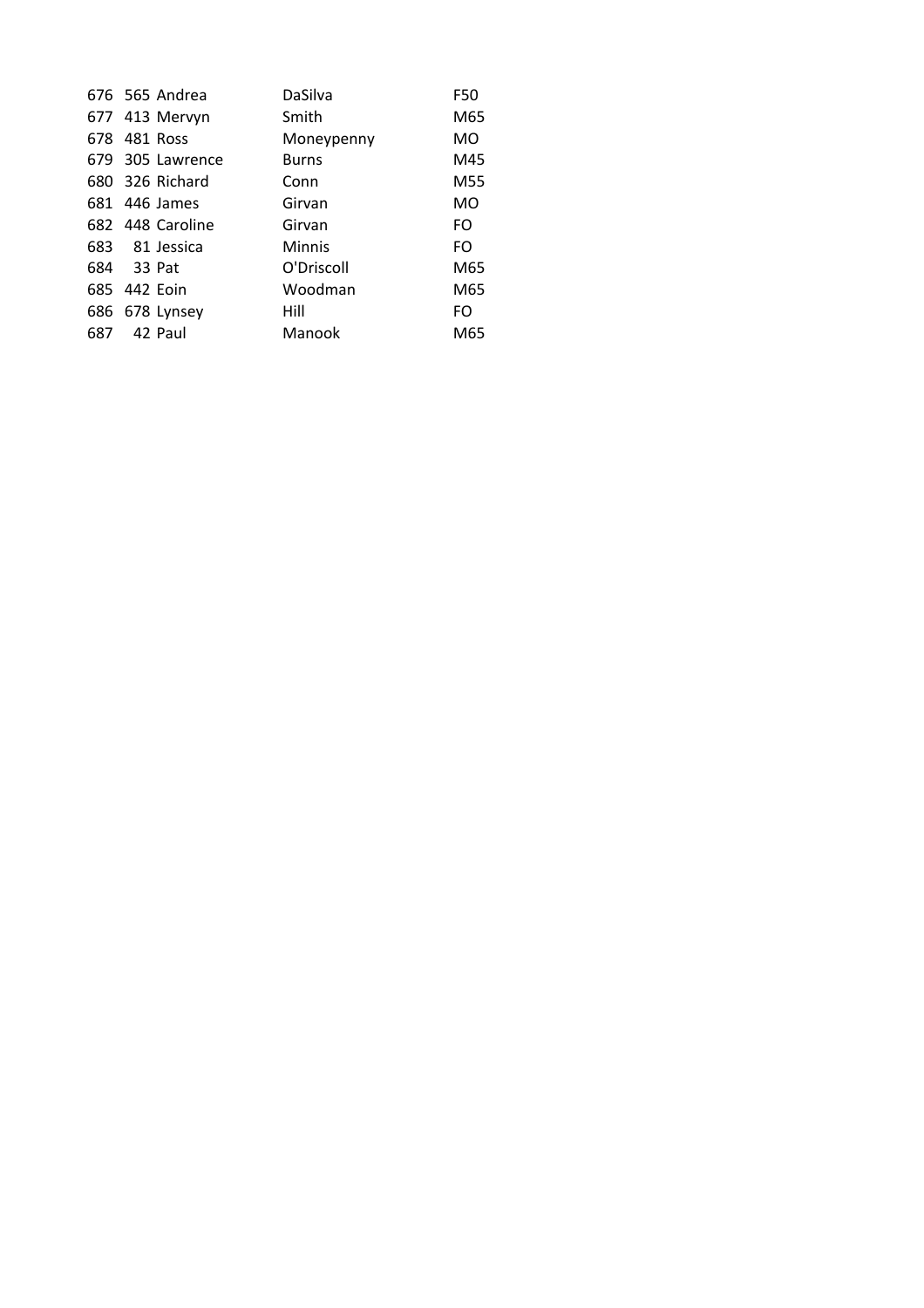| Club                           | <b>Finish</b> | <b>Chiptime</b> | <b>Halfway</b> |
|--------------------------------|---------------|-----------------|----------------|
| <b>Willowfield Harriers</b>    | 01:14:26      | 01:14:26        | 00:37:05       |
| <b>North Belfast Harriers</b>  | 01:16:30      | 01:16:30        | 00:38:08       |
| <b>Newry City Runners</b>      | 01:17:02      | 01:17:03        | 00:38:11       |
|                                | 01:18:37      | 01:18:37        | 00:38:55       |
| <b>Willowfield Harriers</b>    | 01:19:57      | 01:19:51        | 00:39:20       |
| <b>UK Netrunner</b>            | 01:21:02      | 01:21:02        | 00:40:01       |
| <b>Beechmount Harriers</b>     | 01:21:23      | 01:21:24        | 00:40:38       |
| <b>Ballydrain Harriers</b>     | 01:21:36      | 01:21:36        | 00:40:38       |
| <b>Ballydrain Harriers</b>     | 01:21:36      | 01:21:36        | 00:40:38       |
| <b>North Belfast Harriers</b>  | 01:22:00      | 01:22:00        | 00:41:12       |
| <b>Willowfield Harriers</b>    | 01:22:05      | 01:22:05        | 00:41:07       |
| Murlough AC                    | 01:22:07      | 01:22:07        | 00:41:06       |
| North Down AC                  | 01:22:51      | 01:22:51        | 00:40:40       |
| <b>Springwell Running Club</b> | 01:23:00      | 01:23:00        | 00:41:08       |
| <b>St Peters AC</b>            | 01:23:12      | 01:23:13        | 00:40:31       |
| <b>UK Netrunner</b>            | 01:23:19      | 01:23:19        | 00:41:40       |
|                                | 01:24:14      | 01:24:14        | 00:42:20       |
| Springwell Running Club        | 01:24:25      | 01:24:23        | 00:41:16       |
| <b>Ballymena Runners AC</b>    | 01:24:51      | 01:24:52        | 00:41:48       |
| Rathfarnham WSAF               | 01:24:54      | 01:24:54        | 00:42:30       |
|                                | 01:25:47      | 01:25:45        | 00:42:09       |
|                                | 01:26:09      | 01:26:09        | 00:42:55       |
| <b>St Peters AC</b>            | 01:26:18      | 01:26:19        | 00:42:45       |
| <b>Ballydrain Harriers</b>     | 01:26:26      | 01:26:26        | 00:41:24       |
| Newcastle AC                   | 01:26:50      | 01:26:49        | 00:42:58       |
| <b>Sperrin Harriers</b>        | 01:26:56      | 01:26:56        | 00:42:23       |
| <b>North Belfast Harriers</b>  | 01:27:09      | 01:27:08        | 00:43:16       |
| Peninsula Triathlon Club       | 01:27:17      | 01:27:15        | 00:44:14       |
| Orangegrove AC                 | 01:27:24      | 01:27:23        | 00:43:10       |
| Peninsula Triathlon Club       | 01:27:25      | 01:27:24        | 00:42:55       |
|                                | 01:27:29      | 01:27:16        | 00:43:29       |
| Orangegrove Athletics Club     | 01:27:50      | 01:27:51        | 00:42:57       |
|                                | 01:28:02      | 01:28:00        | 00:43:40       |
|                                | 01:28:16      | 01:28:13        | 00:43:48       |
|                                | 01:28:23      | 01:28:21        | 00:44:40       |
| East Down AC                   | 01:28:25      | 01:28:24        | 00:44:31       |
|                                | 01:28:30      | 01:28:30        | 00:43:19       |
|                                | 01:28:31      | 01:28:29        | 00:43:01       |
|                                | 01:28:42      | 01:28:41        | 00:43:39       |
|                                | 01:28:45      | 01:28:43        | 00:44:30       |
| North Belfast Harriers         | 01:28:49      | 01:28:48        | 00:44:31       |
|                                | 01:28:52      | 01:28:51        | 00:44:30       |
| <b>Ballydrain Harriers</b>     | 01:28:55      | 01:28:52        | 00:43:42       |
|                                | 01:28:55      | 01:28:52        | 00:42:52       |
| <b>Ballydrain Harriers</b>     | 01:29:05      | 01:29:02        | 00:43:01       |
|                                | 01:29:05      | 01:29:03        | 00:44:30       |
| <b>Ballydrain Harriers</b>     | 01:29:16      | 01:29:14        | 00:43:12       |
| <b>Mallusk Harriers</b>        | 01:29:18      | 01:29:19        | 00:44:31       |
|                                | 01:29:33      | 01:29:30        | 00:44:28       |
|                                | 01:29:40      | 01:29:39        | 00:44:15       |
| North Belfast Harriers         | 01:29:41      | 01:29:41        | 00:44:30       |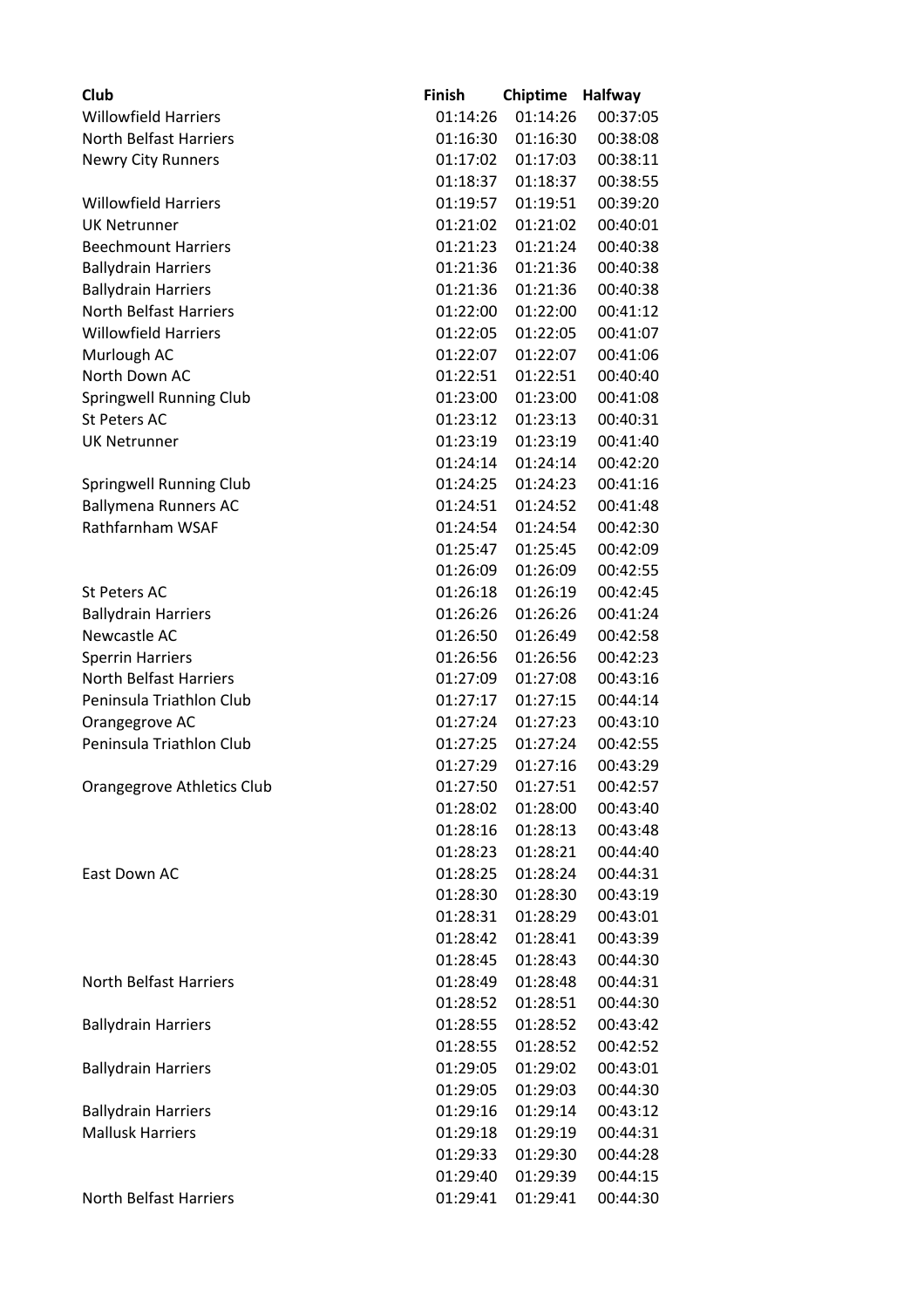| <b>Ballydrain Harriers</b>    | 01:29:44 | 01:29:43 | 00:43:52 |
|-------------------------------|----------|----------|----------|
| <b>Dub Runners</b>            | 01:29:50 | 01:29:47 | 00:43:49 |
| <b>Willowfield Harriers</b>   | 01:29:56 | 01:29:56 | 00:44:40 |
| <b>Willowfield Harriers</b>   | 01:30:04 | 01:30:04 | 00:45:37 |
| Spring Well Running Club      | 01:30:09 | 01:30:08 | 00:44:28 |
| <b>North Belfast Harriers</b> | 01:30:18 | 01:30:15 | 00:43:28 |
| <b>Belfast Harriers</b>       | 01:30:18 | 01:30:14 | 00:43:37 |
|                               | 01:30:49 | 01:30:37 | 00:45:17 |
|                               | 01:31:00 | 01:30:57 | 00:43:43 |
| <b>Ballydrain Harriers</b>    | 01:31:19 | 01:31:16 | 00:45:11 |
|                               | 01:31:20 | 01:31:15 | 00:45:49 |
|                               | 01:31:31 | 01:31:26 | 00:45:49 |
|                               | 01:31:39 | 01:31:38 | 00:44:31 |
| Tus Neuenrade, Germany        | 01:31:43 | 01:31:43 | 00:44:22 |
| <b>Ballydrain Harriers</b>    | 01:31:49 | 01:31:44 | 00:42:29 |
|                               | 01:31:54 | 01:31:53 | 00:44:48 |
|                               | 01:32:08 | 01:32:07 | 00:44:38 |
| <b>North Belfast Harriers</b> | 01:32:13 | 01:32:12 | 00:45:36 |
| <b>Ballydrain Harriers</b>    | 01:32:27 | 01:32:24 | 00:44:49 |
|                               | 01:32:29 | 01:32:27 | 00:45:35 |
| <b>North Belfast Harriers</b> | 01:32:30 | 01:32:28 | 00:45:37 |
| City of Lisburn AC            | 01:32:31 | 01:32:28 | 00:45:52 |
| <b>Ballydrain Harriers</b>    | 01:32:33 | 01:32:30 | 00:44:53 |
|                               | 01:32:41 | 01:32:39 | 00:46:01 |
| <b>St Peters AC</b>           | 01:32:53 | 01:32:51 | 00:46:02 |
|                               | 01:32:55 | 01:32:51 | 00:46:01 |
|                               | 01:32:58 | 01:32:56 | 00:44:05 |
|                               | 01:33:03 | 01:33:00 | 00:46:21 |
| North Down AC                 | 01:33:37 | 01:33:35 | 00:45:53 |
| <b>North Belfast Harriers</b> | 01:33:43 | 01:33:40 | 00:45:50 |
|                               | 01:33:52 | 01:33:49 | 00:46:56 |
| <b>MCI</b>                    | 01:33:54 | 01:33:52 | 00:45:56 |
|                               | 01:33:57 | 01:33:40 | 00:47:18 |
| <b>Ballydrain Harriers</b>    | 01:34:25 | 01:34:22 | 00:46:25 |
| <b>Albertville Harriers</b>   | 01:34:34 | 01:34:30 | 00:46:57 |
| Willowfield                   | 01:34:43 | 01:34:36 | 00:46:02 |
| <b>Ballydrain Harriers</b>    | 01:35:10 | 01:35:07 | 00:47:19 |
| <b>Dub Runners</b>            | 01:35:12 | 01:35:08 | 00:47:57 |
| <b>Dub Runners of Belfast</b> | 01:35:16 | 01:35:10 | 00:47:19 |
| City of Lisburn AC            | 01:36:03 | 01:36:00 | 00:45:52 |
| <b>NDAC</b>                   | 01:36:05 | 01:36:03 | 00:45:55 |
|                               | 01:36:06 | 01:36:01 | 00:47:57 |
| <b>Ballydrain Harriers</b>    | 01:36:09 | 01:36:03 | 00:47:55 |
|                               | 01:36:09 | 01:36:03 | 00:49:15 |
|                               | 01:36:12 | 01:36:00 | 00:45:55 |
| North Down AC                 | 01:36:20 | 01:36:12 | 00:47:33 |
| <b>Ballydrain Harriers</b>    | 01:36:29 | 01:36:27 | 00:46:57 |
| <b>Ballymena Runners AC</b>   | 01:36:32 | 01:36:25 | 00:48:34 |
|                               | 01:36:36 | 01:36:30 | 00:46:14 |
|                               | 01:36:41 | 01:36:36 | 00:49:12 |
|                               | 01:36:46 | 01:36:45 | 00:47:35 |
|                               | 01:37:04 | 01:36:49 | 00:48:30 |
|                               |          |          |          |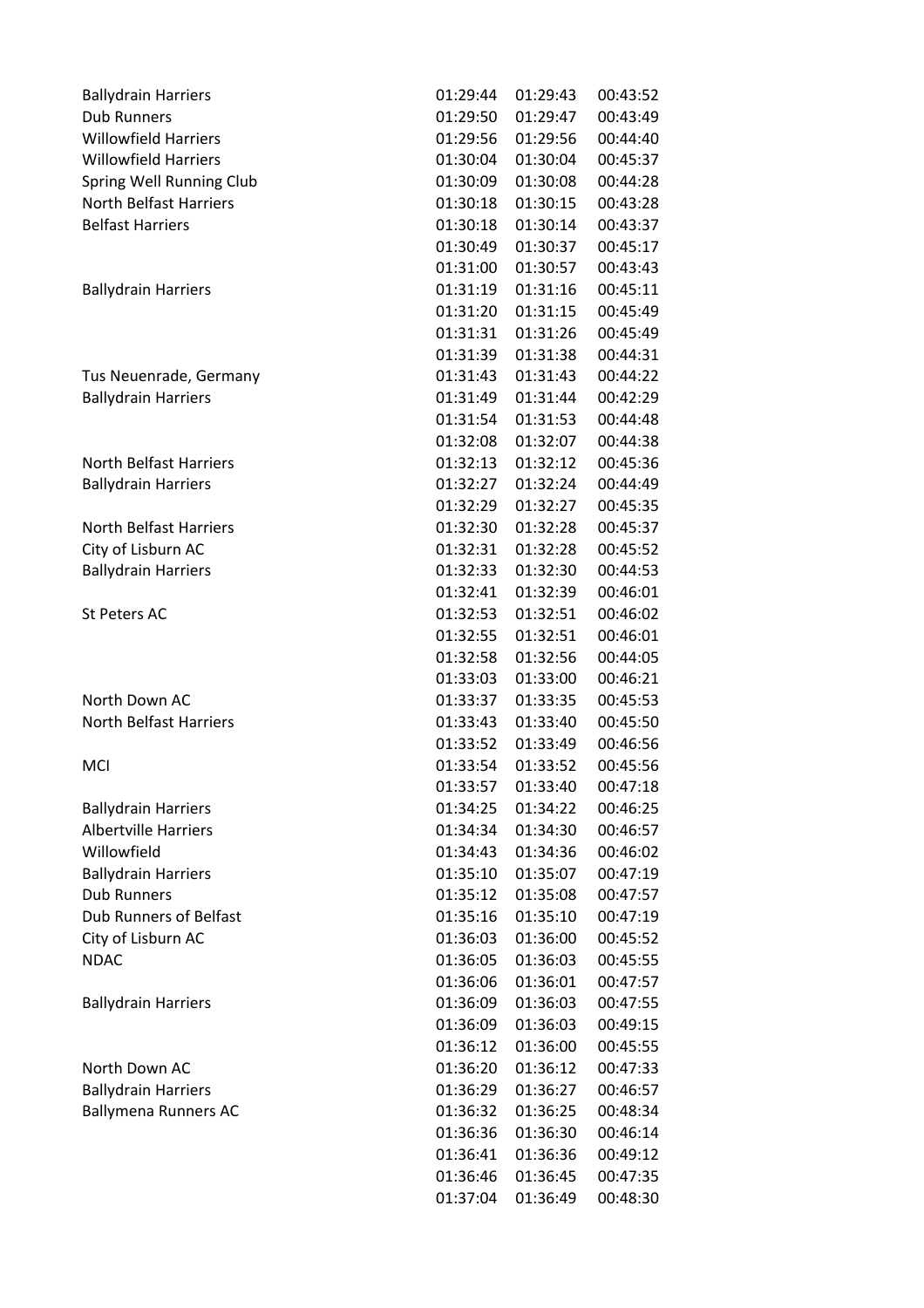| <b>Ballydrain Harriers</b>    | 01:37:08 | 01:37:01 | 00:46:56 |
|-------------------------------|----------|----------|----------|
| <b>Nics</b>                   | 01:37:12 | 01:37:09 | 00:48:01 |
| Larne Athletic                | 01:37:14 | 01:37:10 | 00:48:19 |
|                               | 01:37:14 | 01:37:11 | 00:48:39 |
|                               | 01:37:16 | 01:37:08 | 00:46:34 |
|                               | 01:37:20 | 01:37:19 | 00:48:37 |
| <b>North Belfast Harriers</b> | 01:37:38 | 01:37:34 | 00:48:10 |
|                               | 01:37:47 | 01:37:40 | 00:48:03 |
| Jog Lisburn                   | 01:37:50 | 01:37:45 | 00:49:10 |
|                               | 01:37:53 | 01:37:50 | 00:47:19 |
| <b>Belfast Frontrunners</b>   | 01:38:04 | 01:38:01 | 00:48:17 |
|                               | 01:38:08 | 01:38:00 | 00:48:33 |
| <b>Ballydrain Harriers</b>    | 01:38:11 | 01:38:10 | 00:48:19 |
| <b>Ballydrain Harriers</b>    | 01:38:20 | 01:38:17 | 00:47:19 |
|                               | 01:38:33 | 01:38:30 | 00:52:29 |
|                               | 01:38:33 | 01:38:20 | 00:48:58 |
|                               | 01:38:35 | 01:38:22 | 00:48:39 |
|                               | 01:38:35 | 01:38:29 | 00:47:50 |
| <b>Beechmount Harriers</b>    | 01:38:42 | 01:38:39 | 00:48:44 |
|                               | 01:38:52 | 01:38:51 | 00:48:31 |
|                               | 01:38:57 | 01:38:54 | 00:47:11 |
| <b>Ballydrain Harriers</b>    | 01:39:04 | 01:38:58 | 00:48:03 |
|                               | 01:39:14 | 01:39:11 | 00:50:07 |
|                               | 01:39:17 | 01:39:15 | 00:48:04 |
| Orangegrove AC                | 01:39:18 | 01:39:08 | 00:50:16 |
| Enniskillen Running Club      | 01:39:20 | 01:39:11 | 00:48:46 |
| <b>Ballymena Runners AC</b>   | 01:39:22 | 01:39:16 | 00:49:06 |
|                               | 01:39:25 | 01:39:20 | 00:51:42 |
| Jog Lisburn                   | 01:39:33 | 01:39:30 | 00:49:08 |
| <b>Ballynulto Runners</b>     | 01:39:33 | 01:39:31 | 00:49:26 |
| <b>Mallusk Harriers</b>       | 01:39:34 | 01:39:20 | 00:51:03 |
|                               | 01:39:34 | 01:39:32 | 00:48:26 |
| Narrows Tri Club              | 01:39:49 | 01:39:36 | 00:48:56 |
| <b>Ballydrain Harriers</b>    | 01:39:56 | 01:39:48 | 00:49:33 |
| Murlough AC                   | 01:39:58 | 01:39:50 | 00:49:55 |
| <b>North Belfast Harriers</b> | 01:39:59 | 01:39:55 | 00:48:52 |
|                               | 01:40:10 | 01:39:57 | 00:49:05 |
|                               | 01:40:16 | 01:40:06 | 00:49:04 |
| Lisburn Athletics Club        | 01:40:16 | 01:40:05 | 00:50:43 |
| Dromore AC                    | 01:40:30 | 01:40:18 | 00:50:52 |
| <b>Belfast Running Club</b>   | 01:40:33 | 01:40:27 | 00:50:31 |
| <b>Belfast Running Club</b>   | 01:40:35 | 01:40:30 | 00:50:31 |
|                               | 01:40:38 | 01:40:34 | 00:49:22 |
|                               | 01:40:41 | 01:40:34 | 00:49:29 |
| N I Civil Service AC          | 01:40:44 | 01:40:28 | 00:50:56 |
|                               | 01:40:50 | 01:40:33 | 00:50:45 |
|                               | 01:40:53 | 01:40:46 | 00:49:38 |
|                               | 01:40:54 | 01:40:50 | 00:48:39 |
| Lagan Valley AC               | 01:41:00 | 01:40:41 | 00:50:20 |
|                               | 01:41:07 | 01:40:58 | 00:49:56 |
|                               | 01:41:12 | 01:40:58 | 00:50:11 |
| <b>Crossgar Harriers</b>      | 01:41:13 | 01:40:55 | 00:51:07 |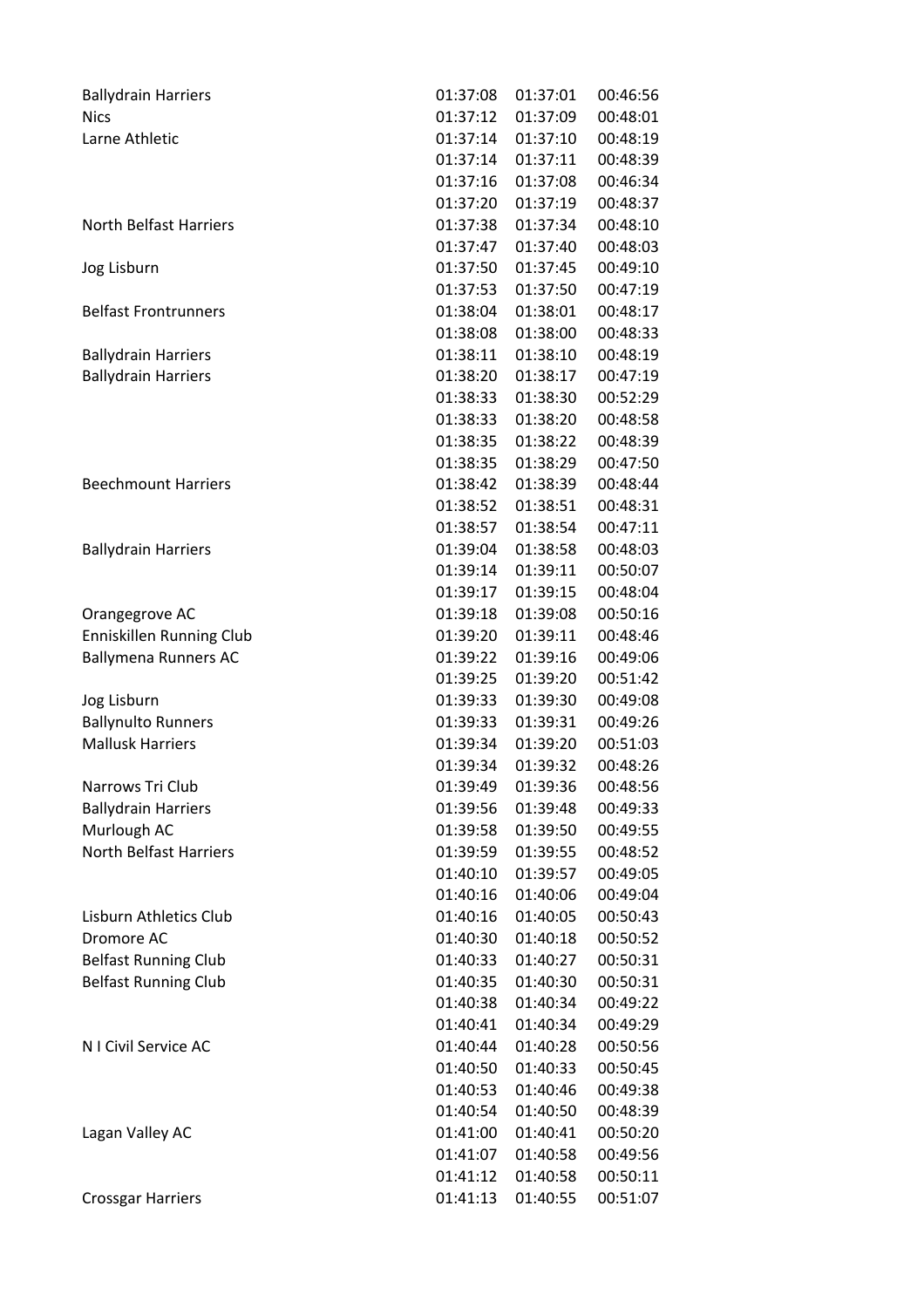|                               | 01:41:15 | 01:41:10 | 00:48:35 |
|-------------------------------|----------|----------|----------|
| <b>Mallusk Harriers</b>       | 01:41:18 | 01:41:18 | 00:51:11 |
|                               | 01:41:22 | 01:41:17 | 00:50:36 |
| <b>Albertville Harriers</b>   | 01:41:24 | 01:41:12 | 00:51:55 |
|                               | 01:41:24 | 01:41:10 | 00:51:45 |
|                               | 01:41:28 | 01:41:20 | 00:48:04 |
|                               | 01:41:30 | 01:41:14 | 00:48:47 |
| Peninsula Triathlon Club      | 01:41:32 | 01:41:16 | 00:50:38 |
|                               | 01:41:39 | 01:41:24 | 00:51:31 |
| North Down AC                 | 01:41:42 | 01:41:32 | 00:47:33 |
|                               | 01:41:43 | 01:41:32 | 00:51:32 |
|                               | 01:41:45 | 01:41:41 | 00:49:43 |
| North Down AC                 | 01:41:46 | 01:41:31 | 00:51:41 |
| <b>Ballydrain Harriers</b>    | 01:41:48 | 01:41:38 | 00:50:21 |
| <b>Ballydrain Harriers</b>    | 01:41:50 | 01:41:43 | 00:50:17 |
|                               | 01:41:51 | 01:41:11 | 00:52:33 |
| <b>Ballydrain Harriers</b>    | 01:41:51 | 01:41:44 | 00:50:17 |
|                               | 01:41:52 | 01:41:36 | 00:51:16 |
| <b>Dub Runners</b>            | 01:42:03 | 01:41:58 | 00:50:49 |
|                               | 01:42:06 | 01:42:02 | 00:49:24 |
|                               | 01:42:17 | 01:42:07 | 00:54:58 |
| <b>Newry City Runners</b>     | 01:42:23 | 01:42:22 | 00:49:30 |
|                               | 01:42:27 | 01:42:18 | 00:52:28 |
|                               | 01:42:34 | 01:42:15 | 00:51:57 |
|                               | 01:42:37 | 01:42:25 | 00:51:07 |
| <b>Ballydrain Harriers</b>    | 01:42:40 | 01:42:34 | 00:49:55 |
|                               | 01:42:41 | 01:42:37 | 00:48:46 |
|                               | 01:42:41 | 01:42:40 | 00:51:01 |
|                               | 01:42:49 | 01:42:34 | 00:50:46 |
|                               | 01:42:51 | 01:42:47 | 00:51:05 |
|                               | 01:42:53 | 01:42:42 | 00:51:25 |
|                               | 01:42:59 | 01:42:29 | 00:51:22 |
|                               | 01:42:59 | 01:42:48 | 00:51:13 |
| <b>Belfast running</b>        | 01:43:10 | 01:43:04 | 00:51:55 |
| <b>Belfast Running Club</b>   | 01:43:10 | 01:42:40 | 00:51:19 |
|                               | 01:43:19 | 01:43:02 | 00:51:29 |
| <b>North Belfast Harriers</b> | 01:43:20 | 01:43:13 | 00:49:44 |
| Orangegrove                   | 01:43:26 | 01:43:10 | 00:50:35 |
|                               | 01:43:26 | 01:43:19 | 00:50:08 |
|                               | 01:43:26 | 01:43:16 | 00:51:28 |
|                               | 01:43:27 | 01:43:16 | 00:50:53 |
|                               | 01:43:27 | 01:43:16 | 00:50:52 |
| <b>Ballydrain Harriers</b>    | 01:43:40 | 01:43:26 | 00:50:38 |
|                               | 01:43:45 | 01:43:25 | 00:51:27 |
|                               | 01:43:46 | 01:43:28 | 00:51:35 |
|                               | 01:43:47 | 01:43:29 | 00:51:53 |
| Orangegrove AC                | 01:43:49 | 01:43:32 | 00:52:27 |
| <b>Ballymena Runners AC</b>   | 01:43:50 | 01:43:43 | 00:51:15 |
|                               | 01:43:50 | 01:43:48 | 00:51:39 |
|                               | 01:43:50 | 01:43:35 | 00:51:32 |
| Termoneeny                    | 01:43:54 | 01:43:44 | 00:50:53 |
|                               | 01:43:56 | 01:43:41 | 00:52:26 |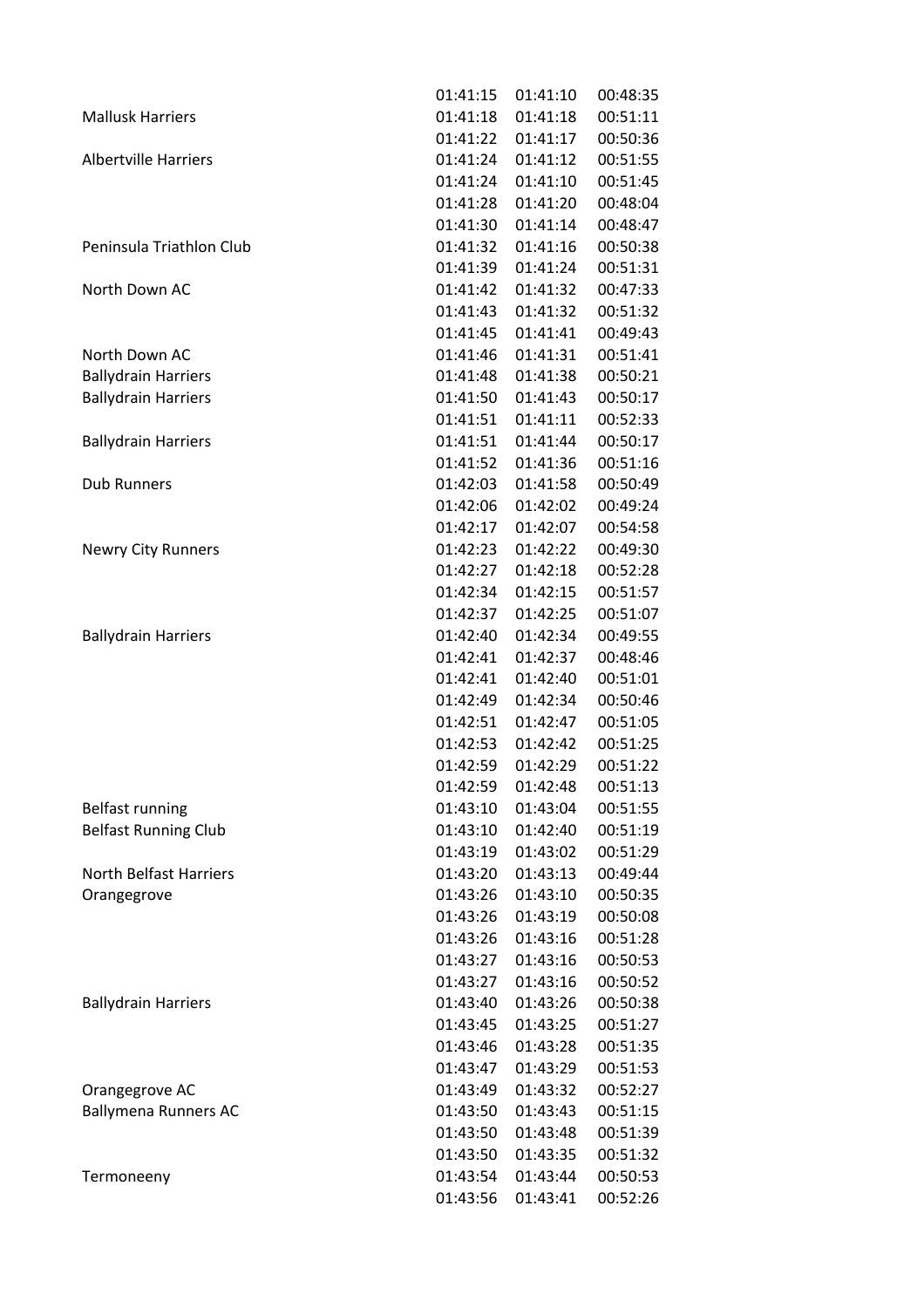|                               | 01:43:58 | 01:43:45 | 00:51:55 |
|-------------------------------|----------|----------|----------|
| <b>Newry City Runners</b>     | 01:44:01 | 01:43:59 | 00:52:09 |
| <b>Ballydrain Harriers</b>    | 01:44:07 | 01:44:02 | 00:50:27 |
|                               | 01:44:07 | 01:43:58 | 00:50:41 |
|                               | 01:44:14 | 01:44:06 | 00:52:05 |
| Apes Runnign Club             | 01:44:20 | 01:44:10 | 00:52:29 |
| <b>Albertville Harriers</b>   | 01:44:24 | 01:43:54 | 00:51:56 |
|                               | 01:44:24 | 01:44:06 | 00:52:59 |
|                               | 01:44:24 | 01:44:04 | 00:51:26 |
| <b>Albertville Harriers</b>   | 01:44:25 | 01:43:55 | 00:51:56 |
|                               | 01:44:28 | 01:43:41 | 00:51:47 |
|                               | 01:44:31 | 01:44:26 | 00:51:28 |
| Lurgan Town FC                | 01:44:38 | 01:44:08 | 00:50:20 |
| <b>North Belfast Harriers</b> | 01:44:39 | 01:44:27 | 00:52:29 |
| <b>North Belfast Harriers</b> | 01:44:39 | 01:44:28 | 00:52:29 |
| <b>Dub Runners</b>            | 01:44:41 | 01:44:41 | 00:48:11 |
|                               | 01:44:44 | 01:44:26 | 00:53:33 |
|                               | 01:44:44 | 01:44:14 | 00:52:31 |
|                               | 01:44:53 | 01:44:34 | 00:49:02 |
| Seapark AC                    | 01:44:53 | 01:44:49 | 00:51:15 |
| <b>Ballydrain Harriers</b>    | 01:44:55 | 01:44:50 | 00:51:56 |
|                               | 01:45:00 | 01:44:30 | 00:52:40 |
|                               | 01:45:09 | 01:44:46 | 00:53:24 |
|                               | 01:45:14 | 01:44:56 | 00:51:02 |
| <b>Ballydrain Harriers</b>    | 01:45:18 | 01:45:11 | 00:52:22 |
|                               | 01:45:26 | 01:44:57 | 00:52:50 |
|                               | 01:45:46 | 01:45:16 | 00:51:43 |
|                               | 01:45:53 | 01:45:44 | 00:52:28 |
|                               | 01:45:55 | 01:45:43 | 00:52:05 |
|                               | 01:46:01 | 01:45:41 | 00:54:11 |
|                               | 01:46:01 | 01:45:41 | 00:54:11 |
|                               | 01:46:01 | 01:45:31 | 00:53:21 |
|                               | 01:46:04 | 01:45:58 | 00:52:15 |
| <b>Sperrin Harriers</b>       | 01:46:06 | 01:46:06 | 00:53:38 |
|                               | 01:46:08 | 01:45:59 | 00:50:14 |
| Seapark AC                    | 01:46:12 | 01:46:00 | 00:52:10 |
| Seapark AC                    | 01:46:12 | 01:46:01 | 00:52:09 |
| Seapark AC                    | 01:46:14 | 01:46:03 | 00:52:08 |
|                               | 01:46:17 | 01:46:02 | 00:51:50 |
| <b>Dub Runners</b>            | 01:46:17 | 01:46:12 | 00:49:01 |
| Orangegrove AC                | 01:46:24 | 01:46:08 | 00:52:50 |
|                               | 01:46:28 | 01:46:19 | 00:52:01 |
|                               | 01:46:32 | 01:46:20 | 00:53:06 |
| <b>Albertville Harriers</b>   | 01:46:45 | 01:46:07 | 00:54:09 |
| <b>North Belfast Harriers</b> | 01:46:52 | 01:46:22 | 00:52:51 |
|                               | 01:47:04 | 01:46:34 | 00:52:32 |
| Jog Lisburn                   | 01:47:05 | 01:47:00 | 00:51:08 |
|                               | 01:47:19 | 01:47:11 | 00:51:31 |
|                               | 01:47:21 | 01:47:05 | 00:51:15 |
| Dromore AC                    | 01:47:53 | 01:47:49 | 00:52:58 |
| North Down AC                 | 01:47:55 | 01:47:25 | 00:52:57 |
|                               | 01:48:06 | 01:47:54 | 00:53:08 |
|                               |          |          |          |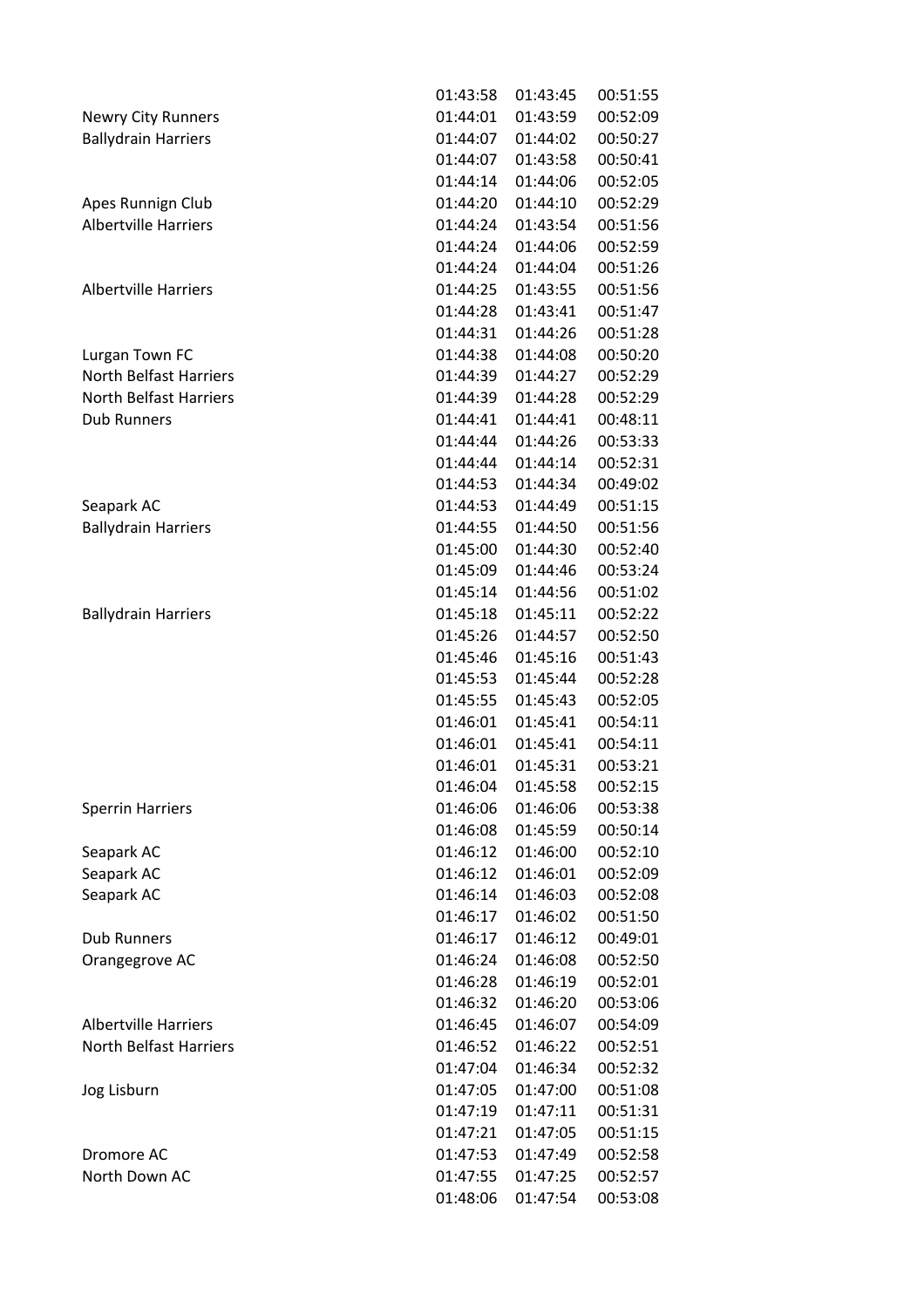| <b>Dub Runners</b>          | 01:48:08 | 01:48:02 | 00:52:07 |
|-----------------------------|----------|----------|----------|
|                             | 01:48:08 | 01:48:03 | 00:52:07 |
|                             | 01:48:09 | 01:47:48 | 00:53:55 |
| Orangegrove Athletics Club  | 01:48:16 | 01:48:06 | 00:53:20 |
| Orangegrove AC              | 01:48:16 | 01:48:07 | 00:53:20 |
|                             | 01:48:19 | 01:48:12 | 00:50:15 |
|                             | 01:48:26 | 01:48:00 | 00:53:31 |
|                             | 01:48:27 | 01:48:05 | 00:58:04 |
|                             | 01:48:29 | 01:48:21 | 00:53:54 |
|                             | 01:48:37 | 01:48:23 | 00:53:24 |
|                             | 01:48:41 | 01:48:35 | 00:53:56 |
|                             | 01:48:44 | 01:47:53 | 00:54:29 |
|                             | 01:48:45 | 01:48:31 | 00:51:12 |
|                             | 01:48:47 | 01:48:39 | 00:52:44 |
|                             | 01:48:49 | 01:48:19 | 00:54:34 |
|                             | 01:48:53 | 01:48:38 | 00:51:55 |
| <b>East Antrim Harriers</b> | 01:49:00 | 01:48:30 | 00:53:35 |
| <b>Dub Runners</b>          | 01:49:03 | 01:48:59 | 00:53:23 |
|                             | 01:49:06 | 01:48:29 | 00:56:02 |
|                             | 01:49:06 | 01:48:29 | 00:56:01 |
|                             | 01:49:11 | 01:48:58 | 00:51:29 |
|                             | 01:49:15 | 01:49:03 | 00:52:32 |
|                             | 01:49:16 | 01:48:59 | 00:53:57 |
| <b>NDAC</b>                 | 01:49:19 | 01:48:49 | 00:54:08 |
|                             | 01:49:19 | 01:49:06 | 00:54:18 |
|                             | 01:49:21 | 01:49:16 | 00:53:15 |
|                             | 01:49:34 | 01:49:19 | 00:52:30 |
|                             | 01:49:38 | 01:49:20 | 00:53:45 |
|                             | 01:49:41 | 01:49:33 | 00:55:06 |
|                             | 01:49:43 | 01:49:28 | 00:54:12 |
| North Down AC               | 01:49:52 | 01:49:47 | 00:52:42 |
|                             | 01:49:59 | 01:49:42 | 00:53:45 |
| <b>Dub Runners</b>          | 01:50:05 | 01:49:59 | 00:52:49 |
|                             | 01:50:21 | 01:50:11 | 00:55:16 |
| City of Lisburn AC          | 01:50:32 | 01:50:02 | 00:54:53 |
|                             | 01:50:34 | 01:50:18 | 00:54:50 |
|                             | 01:50:36 | 01:50:24 | 00:54:29 |
| <b>Clubpulse Runners</b>    | 01:50:39 | 01:50:33 | 00:50:45 |
|                             | 01:50:49 | 01:50:33 | 00:54:30 |
|                             | 01:50:55 | 01:50:53 | 00:54:05 |
| <b>Ballydrain Harriers</b>  | 01:50:55 | 01:50:45 | 00:52:22 |
| <b>Ballydrain Harriers</b>  | 01:51:04 | 01:50:54 | 00:54:59 |
|                             | 01:51:10 | 01:50:48 | 00:54:10 |
|                             | 01:51:21 | 01:50:49 | 00:55:00 |
|                             | 01:51:33 | 01:51:15 | 00:55:23 |
|                             | 01:51:36 | 01:51:16 | 00:56:01 |
|                             | 01:51:37 | 01:51:30 | 00:53:32 |
| <b>Dub Runners</b>          | 01:51:37 | 01:51:26 | 00:54:58 |
|                             | 01:51:38 | 01:51:29 | 00:52:44 |
| North Down AC               | 01:51:40 | 01:51:00 | 00:55:51 |
|                             | 01:51:48 | 01:51:34 | 00:55:12 |
| <b>Belfast Running Club</b> | 01:51:51 | 01:51:35 | 00:54:34 |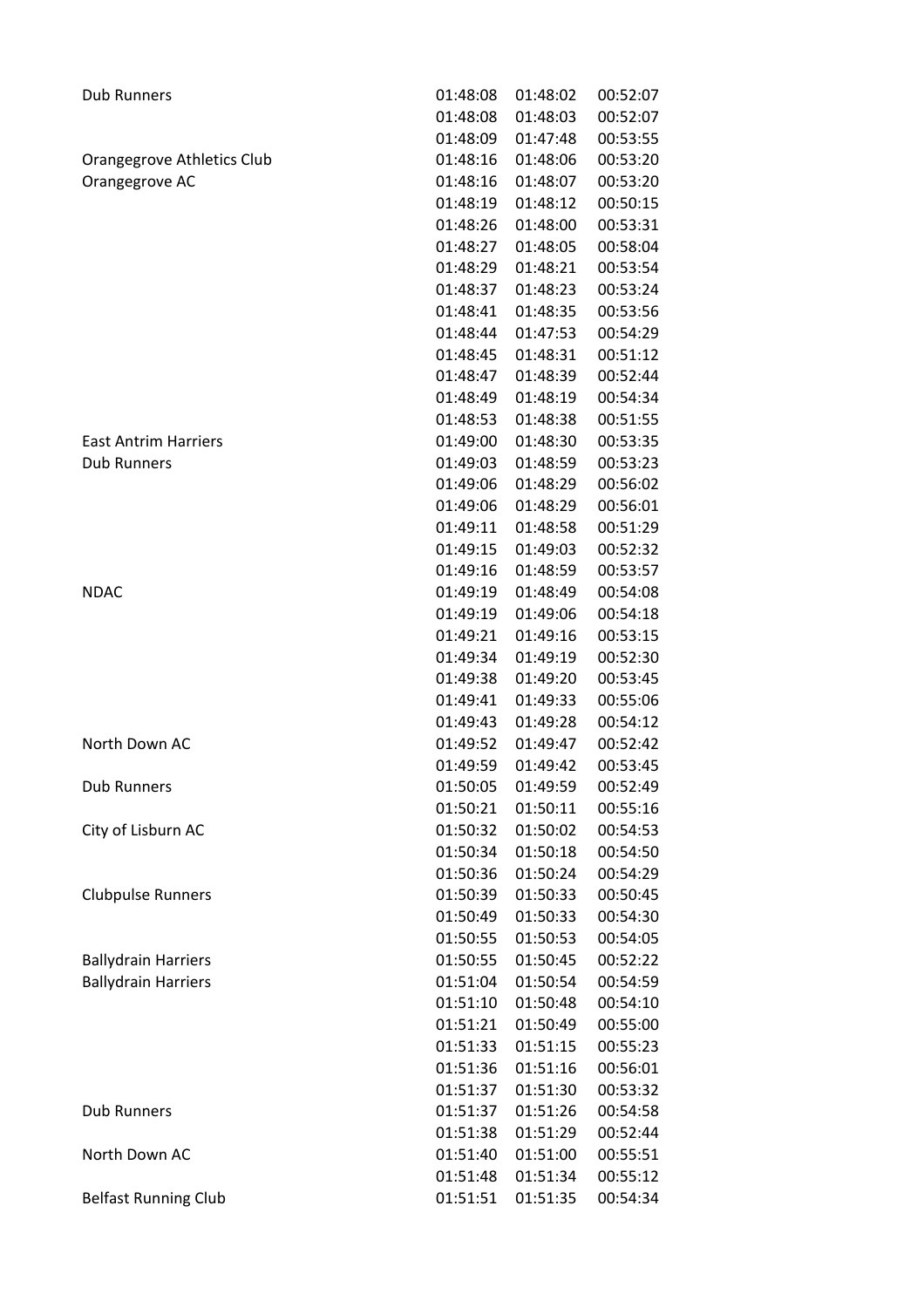|                                               | 01:51:55 | 01:51:31          | 00:55:17 |
|-----------------------------------------------|----------|-------------------|----------|
| Northern Ireland Civil Service Athletics Club | 01:52:09 | 01:51:52          | 00:55:53 |
|                                               | 01:52:15 | 01:52:05          | 00:53:33 |
|                                               | 01:52:16 | 01:51:53          | 00:53:57 |
|                                               | 01:52:16 | 01:52:05          | 00:54:26 |
|                                               | 01:52:16 | 01:51:58          | 00:55:42 |
|                                               | 01:52:18 | 01:52:08          | 00:53:59 |
|                                               | 01:52:23 | 01:52:04          | 00:54:16 |
|                                               | 01:52:24 | 01:52:17          | 00:53:29 |
|                                               | 01:52:30 | 01:52:21          | 00:54:31 |
|                                               | 01:52:30 | 01:52:00          | 00:52:40 |
| Apes Runnign Club                             | 01:52:30 | 01:52:22          | 00:53:01 |
| Orange Grove                                  | 01:52:36 | 01:52:07          | 00:56:40 |
|                                               | 01:52:45 | 01:52:20          | 00:56:10 |
| <b>Ballydrain Harriers</b>                    | 01:52:46 | 01:52:30          | 00:54:54 |
| <b>Ballydrain Harriers</b>                    | 01:52:46 | 01:52:31          | 00:56:03 |
|                                               | 01:52:53 | 01:52:47          | 00:53:00 |
| <b>North Belfast Harriers</b>                 | 01:52:55 | 01:52:25          | 00:56:05 |
| <b>Newry City Runners</b>                     | 01:52:56 | 01:52:54          | 00:55:51 |
|                                               | 01:52:57 | 01:52:40          | 00:55:13 |
|                                               | 01:52:58 | 01:52:56          | 00:53:28 |
|                                               | 01:53:06 | 01:52:54          | 00:52:34 |
|                                               | 01:53:06 | 01:52:36          | 00:56:26 |
| North Down AC                                 | 01:53:07 | 01:52:43          | 00:56:26 |
|                                               | 01:53:10 | 01:52:50          | 00:55:49 |
|                                               | 01:53:14 | 01:52:44          | 00:55:26 |
|                                               | 01:53:14 | 01:52:56          | 00:54:56 |
| <b>Albertville Harriers</b>                   | 01:53:19 | 01:53:15          | 00:55:31 |
|                                               | 01:53:28 | 01:53:15          | 00:54:30 |
|                                               | 01:53:30 | 01:53:00          | 00:55:25 |
|                                               | 01:53:32 | 01:53:26          | 00:53:35 |
|                                               | 01:53:34 | 01:53:19          | 00:55:14 |
|                                               |          | 01:53:34 01:53:04 | 00:55:14 |
|                                               | 01:53:35 | 01:53:07          | 00:56:27 |
|                                               | 01:53:37 | 01:53:07          | 00:56:04 |
| <b>Ballydrain Harriers</b>                    | 01:53:40 | 01:53:25          | 00:57:28 |
| <b>Ballydrain Harriers</b>                    | 01:53:41 | 01:53:28          | 00:56:30 |
| <b>Mallusk Harriers</b>                       | 01:53:41 | 01:53:28          | 00:56:30 |
|                                               | 01:53:47 | 01:53:21          | 00:58:15 |
| <b>Newry City Runners</b>                     | 01:53:50 | 01:53:48          | 00:56:12 |
|                                               | 01:53:56 | 01:53:22          | 00:56:33 |
|                                               | 01:54:00 | 01:53:42          | 00:52:59 |
| <b>NDAC</b>                                   | 01:54:01 | 01:53:45          | 00:55:56 |
|                                               | 01:54:06 | 01:53:56          | 00:56:21 |
|                                               | 01:54:14 | 01:54:06          | 00:55:21 |
|                                               | 01:54:16 | 01:53:58          | 00:56:08 |
|                                               | 01:54:18 | 01:54:07          | 00:55:44 |
|                                               | 01:54:18 | 01:54:08          | 00:55:45 |
|                                               | 01:54:19 | 01:53:24          | 00:58:15 |
| <b>Belfast Running Club</b>                   | 01:54:25 | 01:53:51          | 00:58:20 |
| East Down AC                                  | 01:54:27 | 01:54:13          | 00:58:07 |
|                                               | 01:54:33 | 01:54:07          | 00:56:57 |
|                                               |          |                   |          |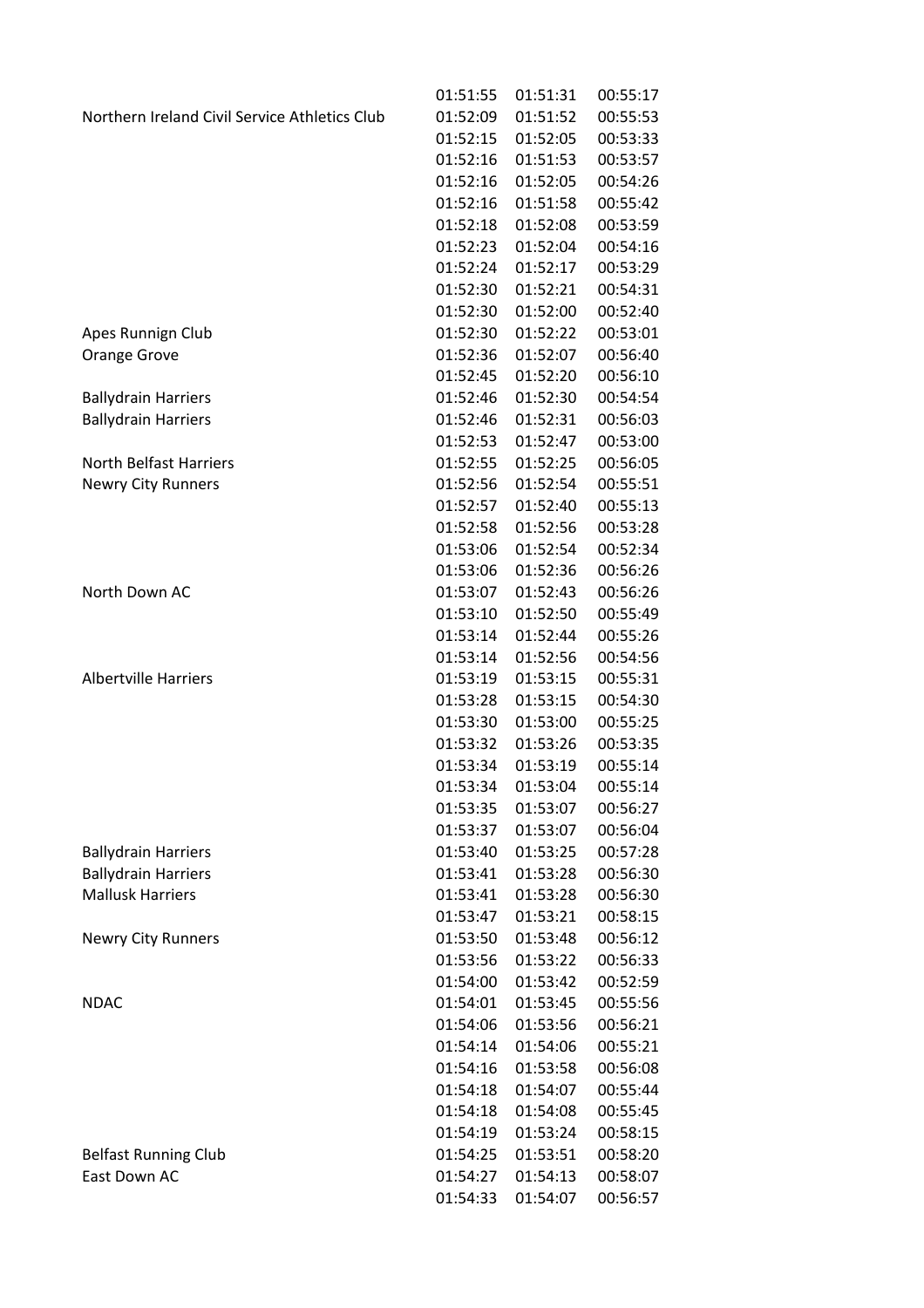| Spring Well Running Club      | 01:54:35             | 01:54:17             | 00:56:52             |
|-------------------------------|----------------------|----------------------|----------------------|
| <b>Ballydrain Harriers</b>    | 01:54:35             | 01:54:23             | 00:55:22             |
| <b>Ballydrain Harriers</b>    | 01:54:39             | 01:54:22             | 00:56:19             |
|                               | 01:54:42             | 01:54:14             | 00:57:41             |
|                               | 01:54:43             | 01:54:13             | 00:55:31             |
|                               | 01:54:45             | 01:54:39             | 00:55:10             |
|                               | 01:54:47             | 01:54:16             | 00:57:40             |
|                               | 01:54:48             | 01:54:31             | 00:56:53             |
| North Down AC                 | 01:54:55             | 01:54:25             | 00:57:18             |
| <b>Ballydrain Harriers</b>    | 01:54:59             | 01:54:51             | 00:52:13             |
|                               | 01:55:13             | 01:55:07             | 00:56:10             |
|                               | 01:55:27             | 01:55:12             | 00:54:33             |
| <b>Ballydrain Harriers</b>    | 01:55:27             | 01:55:00             | 00:57:29             |
| <b>Ballydrain Harriers</b>    | 01:55:28             | 01:55:14             | 00:56:30             |
|                               | 01:55:34             | 01:55:08             | 00:57:34             |
| <b>Ballydrain Harriers</b>    | 01:55:44             | 01:55:32             | 00:56:12             |
|                               | 01:56:09             | 01:55:57             | 00:55:41             |
|                               | 01:56:13             | 01:55:45             | 00:59:10             |
|                               | 01:56:15             | 01:55:35             | 00:58:05             |
| <b>Ballydrain Harriers</b>    | 01:56:25             | 01:55:56             | 00:58:40             |
|                               | 01:56:31             | 01:56:17             | 00:56:50             |
| Murlough AC                   | 01:56:36             | 01:55:50             | 00:59:58             |
| <b>St Peters AC</b>           | 01:56:42             | 01:56:35             | 00:57:28             |
|                               | 01:56:45             | 01:56:16             | 00:58:30             |
|                               | 01:56:45             | 01:56:15             | 00:54:45             |
|                               | 01:56:53             | 01:56:31             | 00:58:04             |
| <b>Beechmount Harriers AC</b> | 01:56:56             | 01:56:50             | 00:56:49             |
|                               | 01:56:57             | 01:56:33             | 00:59:32             |
|                               | 01:57:02             | 01:57:00             | 00:54:33             |
|                               | 01:57:05             | 01:56:35             | 00:59:44             |
|                               | 01:57:05             | 01:56:35             | 00:59:45             |
| <b>Ballydrain Harriers</b>    | 01:57:06             | 01:56:33             | 00:59:08             |
|                               | 01:57:06             | 01:56:36             | 00:58:07             |
|                               | 01:57:07             | 01:56:38             | 00:59:21             |
|                               | 01:57:20             | 01:56:44             |                      |
|                               |                      | 01:57:00             | 00:58:52<br>00:59:23 |
|                               | 01:57:23             |                      | 00:58:31             |
|                               | 01:57:25<br>01:57:28 | 01:56:57<br>01:57:00 |                      |
|                               |                      | 01:57:17             | 00:58:31             |
| <b>Ballydrain Harriers</b>    | 01:57:32             |                      | 00:57:51             |
|                               | 01:57:34<br>01:57:36 | 01:57:25             | 00:56:16             |
|                               |                      | 01:57:24             | 00:56:50             |
|                               | 01:57:43             | 01:57:12             | 01:00:28             |
| Seapark AC                    | 01:57:47             | 01:57:35             | 00:57:34             |
|                               | 01:57:51             | 01:57:26             | 00:58:36             |
| <b>Belfast Running Club</b>   | 01:57:51             | 01:57:21             | 00:59:14             |
| <b>Ballydrain Harriers</b>    | 01:57:56             | 01:57:26             | 00:57:30             |
|                               | 01:57:59             | 01:57:51             | 00:57:27             |
|                               | 01:58:00             | 01:57:38             | 00:57:52             |
|                               | 01:58:03             | 01:57:42             | 00:54:12             |
|                               | 01:58:10             | 01:57:34             | 00:58:53             |
|                               | 01:58:13             | 01:57:50             | 00:59:11             |
| <b>Newry City Runners</b>     | 01:58:13             | 01:57:50             | 00:59:12             |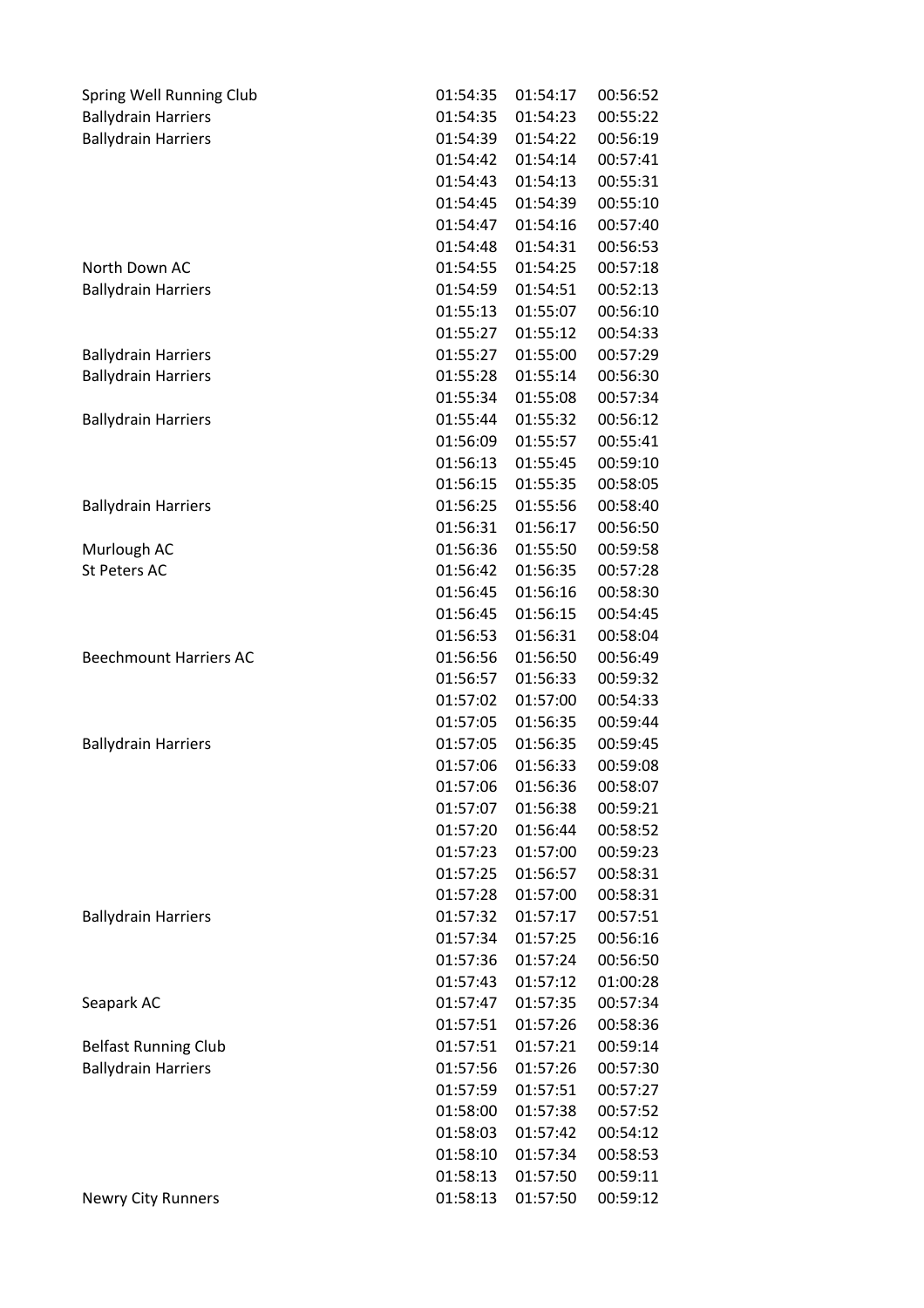|                               | 01:58:14 | 01:57:44 | 00:58:37 |
|-------------------------------|----------|----------|----------|
|                               | 01:58:14 | 01:58:01 | 00:59:21 |
|                               | 01:58:17 | 01:57:56 | 00:58:20 |
|                               | 01:58:18 | 01:57:54 | 00:58:30 |
|                               | 01:58:19 | 01:58:15 | 00:57:00 |
|                               | 01:58:19 | 01:58:15 |          |
|                               | 01:58:23 | 01:57:48 | 00:59:20 |
|                               | 01:58:23 | 01:57:53 | 00:59:46 |
| <b>Ballydrain Harriers</b>    | 01:58:34 | 01:58:28 | 00:52:04 |
|                               | 01:58:35 | 01:58:04 | 01:00:07 |
| Ards Boxing Club              | 01:58:36 | 01:58:06 | 01:00:07 |
|                               | 01:58:38 | 01:58:14 | 00:57:46 |
|                               | 01:58:41 | 01:58:15 | 00:58:22 |
|                               | 01:58:46 | 01:58:13 | 01:01:07 |
|                               | 01:58:47 | 01:58:21 | 00:58:58 |
|                               | 01:58:49 | 01:58:36 | 00:58:11 |
|                               | 01:58:51 | 01:58:21 | 00:56:16 |
|                               | 01:58:54 | 01:58:18 | 01:00:27 |
| Orangegrove AC                | 01:58:58 | 01:58:41 | 00:59:34 |
|                               | 01:58:59 | 01:58:31 | 00:57:27 |
|                               | 01:59:04 | 01:58:53 | 00:59:58 |
|                               | 01:59:06 | 01:58:50 | 00:59:23 |
|                               | 01:59:06 | 01:58:50 | 00:59:24 |
| <b>Ballydrain Harriers</b>    | 01:59:07 | 01:58:37 | 00:56:46 |
|                               | 01:59:08 | 01:58:42 | 00:59:28 |
| <b>Ballydrain Harriers</b>    | 01:59:09 | 01:58:56 | 00:57:48 |
|                               | 01:59:09 | 01:58:59 | 01:00:21 |
| East Down AC                  | 01:59:10 | 01:59:03 | 00:56:29 |
|                               | 01:59:15 | 01:59:10 | 00:57:01 |
| Seapark AC                    | 01:59:19 | 01:58:58 | 00:58:53 |
| <b>North Belfast Harriers</b> | 01:59:21 | 01:58:57 | 00:59:43 |
|                               | 01:59:27 | 01:59:16 | 00:57:23 |
| <b>North Belfast Harriers</b> | 01:59:28 | 01:59:03 | 00:59:43 |
|                               | 01:59:54 | 01:59:19 | 00:58:32 |
|                               | 02:00:10 | 02:00:01 | 01:00:09 |
|                               | 02:00:28 | 02:00:24 | 00:59:44 |
| Orangegrove                   | 02:00:30 | 02:00:07 | 00:59:59 |
|                               | 02:01:05 | 02:01:01 | 00:57:49 |
|                               | 02:01:56 | 02:01:36 | 00:57:54 |
| Newry Triathlon Club          | 02:01:56 | 02:01:42 | 00:57:54 |
|                               | 02:01:59 | 02:01:33 | 01:00:08 |
|                               | 02:02:19 | 02:01:52 | 00:58:32 |
|                               | 02:02:21 | 02:01:59 | 01:01:09 |
| <b>Ballydrain Harriers</b>    | 02:02:29 | 02:01:59 | 01:00:19 |
|                               | 02:02:46 | 02:02:08 | 00:58:26 |
|                               | 02:02:54 | 02:02:24 | 01:00:09 |
|                               |          |          | 00:59:59 |
| <b>Ballydrain Harriers</b>    | 02:02:56 | 02:02:25 |          |
|                               | 02:02:59 | 02:02:27 | 00:59:33 |
|                               | 02:03:07 | 02:02:37 | 01:00:08 |
| Enniskillen Running Club      | 02:03:11 | 02:02:39 | 00:59:32 |
| <b>Ballydrain Harriers</b>    | 02:03:12 | 02:03:00 | 00:57:50 |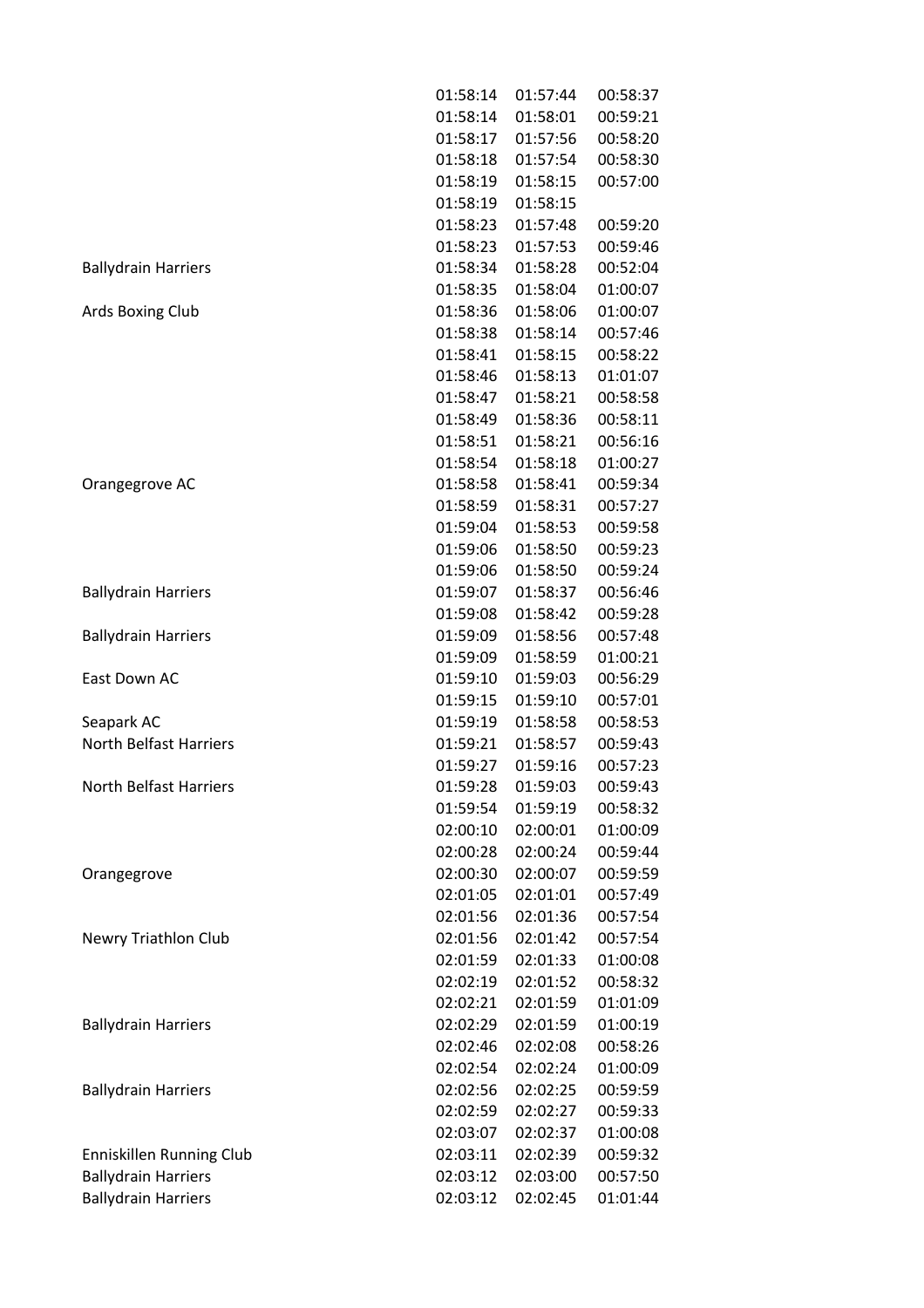|                             | 02:03:18 | 02:02:48 | 01:00:06 |
|-----------------------------|----------|----------|----------|
|                             | 02:03:18 | 02:03:02 | 00:58:43 |
|                             | 02:03:32 | 02:03:02 | 01:01:08 |
|                             | 02:04:02 | 02:03:42 | 00:59:56 |
|                             | 02:04:07 | 02:03:49 | 01:01:18 |
| Larne Athletic              | 02:04:17 | 02:03:47 | 01:00:02 |
|                             | 02:04:22 | 02:04:00 | 01:01:03 |
|                             | 02:04:26 | 02:03:51 | 01:00:06 |
|                             | 02:04:42 | 02:04:04 | 00:58:27 |
| <b>Dub Runners</b>          | 02:04:46 | 02:04:41 | 00:57:39 |
|                             | 02:04:48 | 02:04:18 | 01:01:35 |
|                             | 02:04:50 | 02:04:27 | 01:00:15 |
|                             | 02:04:55 | 02:04:39 | 00:57:36 |
|                             | 02:04:59 | 02:04:34 | 00:58:20 |
|                             | 02:05:03 | 02:04:41 | 01:00:32 |
|                             | 02:05:05 | 02:04:33 | 01:01:36 |
|                             | 02:05:07 | 02:04:36 | 01:00:34 |
|                             | 02:05:07 | 02:04:37 | 01:02:57 |
|                             | 02:05:12 | 02:04:46 | 01:01:08 |
| <b>Belfast Running Club</b> | 02:05:15 | 02:04:45 | 01:00:32 |
|                             | 02:05:15 | 02:04:44 | 01:01:47 |
|                             | 02:05:18 | 02:04:43 | 01:01:27 |
| <b>Ballydrain Harriers</b>  | 02:05:19 | 02:04:53 | 01:01:08 |
|                             | 02:05:25 | 02:04:55 | 01:03:32 |
|                             | 02:05:27 | 02:05:00 |          |
|                             | 02:05:29 | 02:05:01 |          |
|                             | 02:05:32 | 02:05:19 | 01:02:21 |
|                             | 02:05:37 | 02:05:15 | 01:02:11 |
| North Down AC               | 02:05:38 | 02:05:14 | 01:02:25 |
|                             | 02:05:53 | 02:05:41 | 01:01:16 |
|                             | 02:05:54 | 02:05:44 | 01:02:27 |
| <b>Willowfield Harriers</b> | 02:06:05 | 02:06:05 | 01:00:11 |
|                             | 02:06:06 | 02:05:47 | 00:58:22 |
|                             | 02:06:07 | 02:05:36 | 01:05:00 |
|                             | 02:06:08 | 02:05:31 | 01:01:54 |
|                             | 02:06:12 | 02:05:42 | 01:05:00 |
|                             | 02:06:25 | 02:06:03 | 01:00:18 |
|                             | 02:06:25 | 02:06:03 | 01:00:18 |
|                             | 02:06:29 | 02:05:56 | 00:58:56 |
|                             | 02:06:34 | 02:05:47 | 00:59:49 |
| <b>Crossgar Harriers</b>    | 02:06:38 | 02:06:18 | 01:00:48 |
|                             | 02:06:50 | 02:06:29 | 01:02:37 |
|                             | 02:07:07 | 02:06:33 | 00:58:02 |
|                             | 02:07:12 | 02:07:04 | 01:01:40 |
|                             | 02:07:21 | 02:06:55 | 00:58:57 |
| <b>Ballydrain Harriers</b>  | 02:07:28 | 02:07:12 | 01:00:35 |
|                             | 02:07:29 | 02:07:14 | 01:00:35 |
| <b>East Antrim Harriers</b> | 02:07:32 | 02:07:09 | 01:02:28 |
|                             | 02:07:53 | 02:07:23 | 01:00:38 |
|                             | 02:07:53 | 02:07:36 | 01:00:38 |
|                             | 02:07:53 | 02:07:35 | 00:57:05 |
|                             | 02:08:09 | 02:07:53 | 01:01:45 |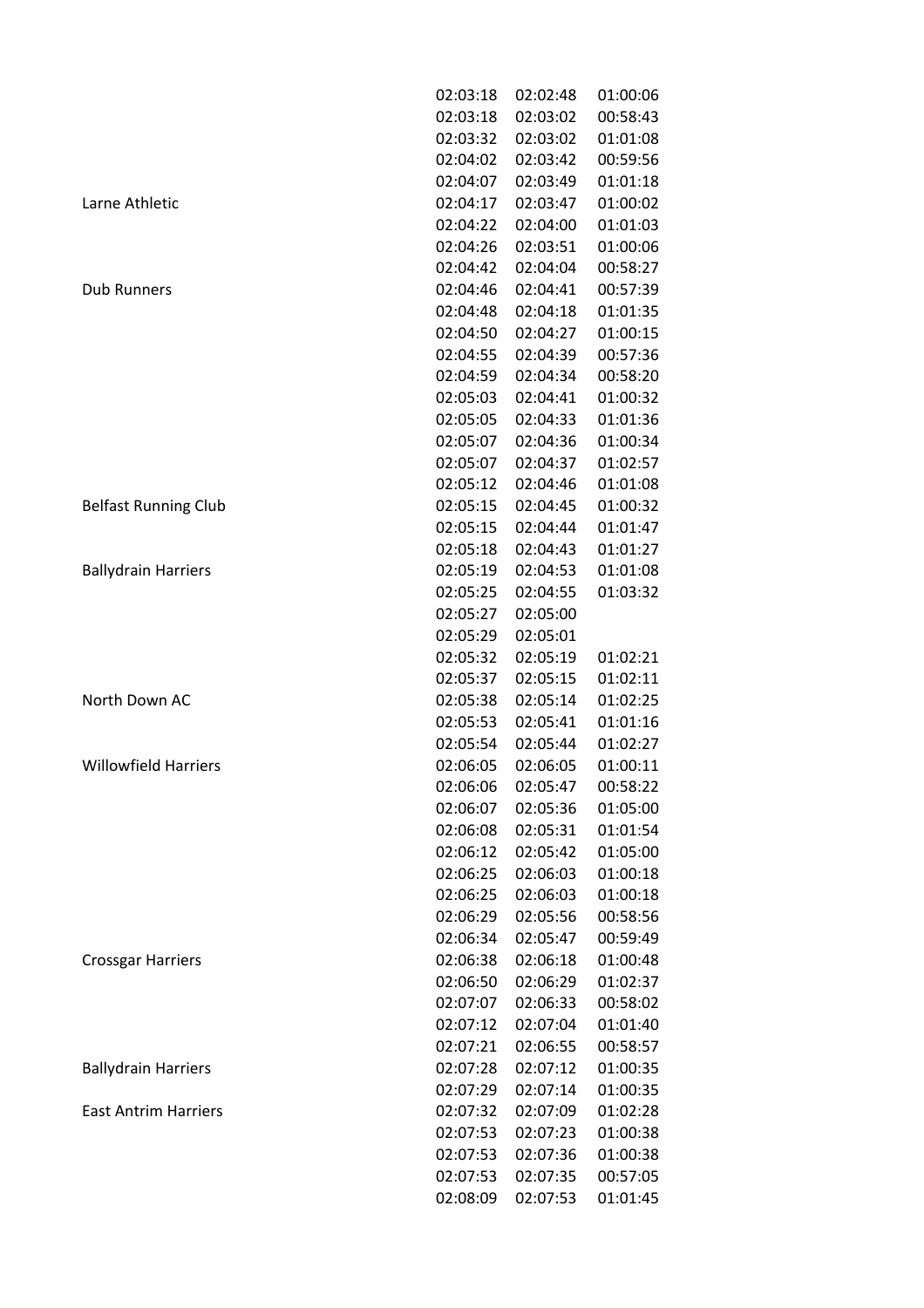|                            | 02:08:16 | 02:08:07 | 01:08:14 |
|----------------------------|----------|----------|----------|
|                            | 02:08:21 | 02:07:51 | 01:01:12 |
|                            | 02:08:22 | 02:07:58 | 01:06:11 |
|                            | 02:08:22 | 02:07:58 | 01:06:11 |
| Momentum Comber            | 02:08:36 | 02:08:14 | 01:03:39 |
| Orangegrove AC             | 02:08:39 | 02:08:19 | 01:03:57 |
|                            | 02:08:58 | 02:08:38 | 01:01:37 |
|                            | 02:08:59 | 02:08:22 | 01:03:52 |
|                            | 02:08:59 | 02:08:22 | 01:03:52 |
| Orangegroveac AC           | 02:09:00 | 02:08:40 | 01:01:13 |
| <b>St Peters</b>           | 02:09:02 | 02:08:32 | 00:59:54 |
|                            | 02:09:10 | 02:08:40 | 01:01:41 |
| Sea Park AC                | 02:09:25 | 02:08:57 | 01:01:25 |
|                            | 02:09:31 | 02:09:06 | 01:01:36 |
|                            | 02:09:36 | 02:09:06 | 01:02:51 |
|                            | 02:09:39 | 02:09:22 | 01:03:21 |
|                            | 02:09:45 | 02:09:19 | 01:04:09 |
|                            | 02:09:51 | 02:09:03 | 00:58:55 |
| <b>Ballydrain Harriers</b> | 02:09:52 | 02:09:24 | 01:02:47 |
| <b>Balldrain Harriers</b>  | 02:09:52 | 02:09:24 | 01:02:48 |
|                            | 02:10:03 | 02:09:35 | 01:02:28 |
|                            | 02:10:10 | 02:09:34 | 01:02:35 |
|                            | 02:10:17 | 02:09:44 | 01:06:18 |
|                            | 02:10:22 | 02:10:08 | 01:03:13 |
|                            | 02:11:01 | 02:10:11 | 01:03:18 |
|                            | 02:11:17 | 02:11:06 | 01:03:02 |
|                            | 02:11:25 | 02:10:55 | 01:02:56 |
|                            | 02:11:54 | 02:11:24 | 01:03:32 |
|                            | 02:12:11 | 02:11:49 | 01:01:09 |
|                            | 02:12:11 | 02:11:49 | 01:01:09 |
|                            | 02:12:22 | 02:11:55 | 01:04:09 |
|                            | 02:12:25 | 02:11:57 | 01:06:29 |
|                            | 02:12:27 | 02:11:50 | 01:04:27 |
|                            | 02:12:30 | 02:12:12 | 01:04:53 |
| <b>Ballydrain Harriers</b> | 02:12:32 | 02:11:59 | 01:04:47 |
|                            | 02:12:38 | 02:12:05 | 01:04:47 |
| <b>Ballyholme Striders</b> | 02:12:59 | 02:12:36 | 00:59:49 |
|                            | 02:12:59 | 02:12:36 | 00:59:49 |
| <b>Ballydrain Harriers</b> | 02:13:08 | 02:12:56 | 00:57:51 |
|                            | 02:13:16 | 02:12:45 | 01:05:04 |
|                            | 02:13:16 | 02:12:46 | 01:01:03 |
|                            | 02:13:22 | 02:12:45 | 01:06:57 |
|                            | 02:13:24 | 02:12:55 | 01:05:37 |
|                            | 02:13:28 | 02:13:03 | 01:04:53 |
|                            | 02:13:28 | 02:13:04 | 01:04:53 |
|                            | 02:13:31 | 02:12:53 | 01:06:57 |
|                            | 02:13:33 | 02:13:06 | 01:07:03 |
|                            | 02:13:34 | 02:13:04 | 01:04:35 |
|                            | 02:13:40 | 02:13:10 | 01:02:49 |
|                            | 02:13:42 | 02:13:17 | 01:06:42 |
|                            | 02:13:43 | 02:13:11 | 01:06:03 |
| Penny Lane Striders        | 02:13:46 | 02:13:35 | 01:04:49 |
|                            |          |          |          |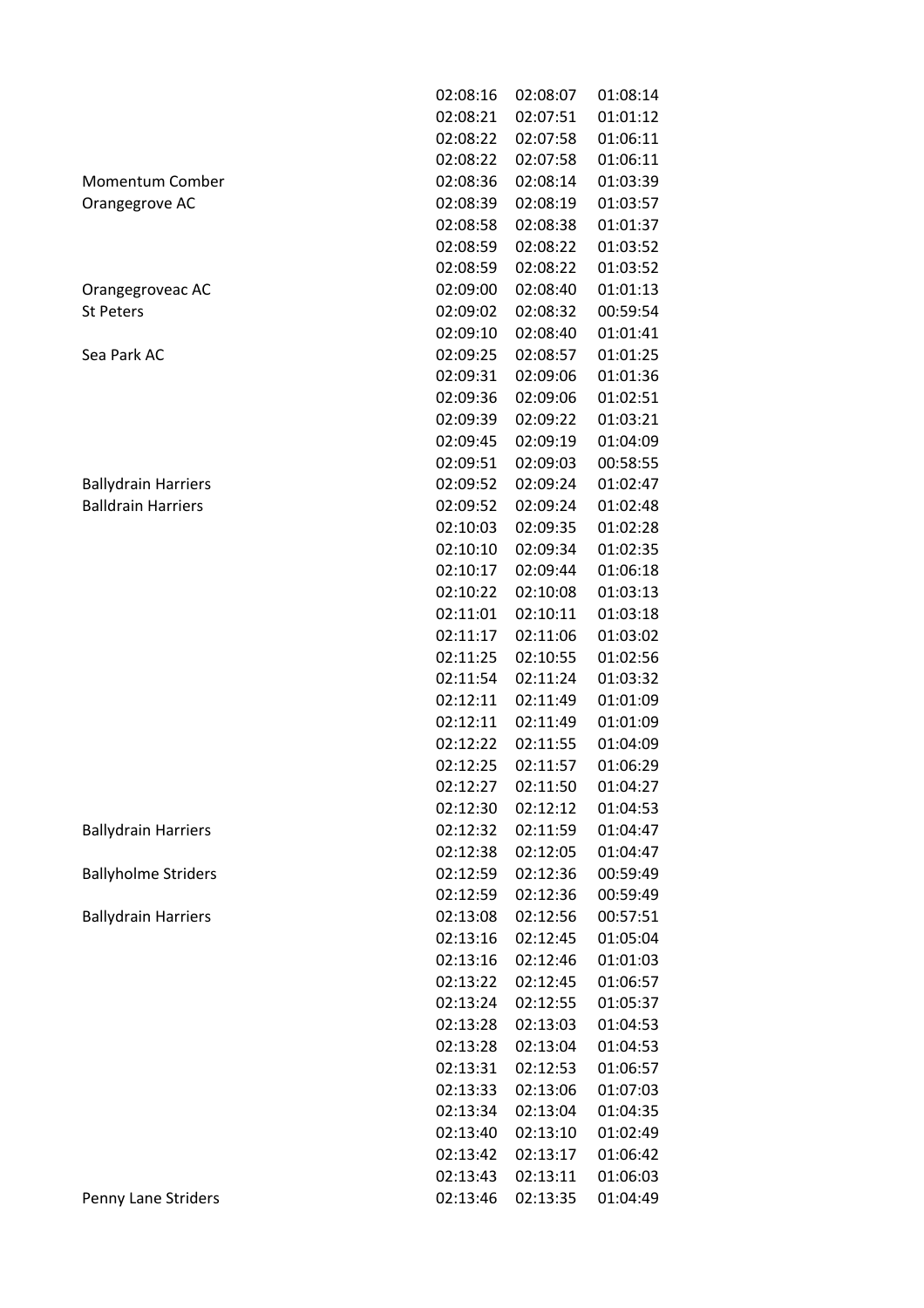| <b>Springwell Running Club</b> | 02:13:46 | 02:13:16 | 01:04:49 |
|--------------------------------|----------|----------|----------|
|                                | 02:13:52 | 02:13:23 | 01:04:14 |
|                                | 02:13:54 | 02:13:28 | 01:04:07 |
| Seapark AC                     | 02:13:56 | 02:13:35 | 01:07:00 |
| <b>NICSAC</b>                  | 02:14:05 | 02:13:38 | 01:06:49 |
|                                | 02:14:08 | 02:13:49 | 01:08:19 |
|                                | 02:14:08 | 02:13:49 | 01:08:19 |
|                                | 02:14:09 | 02:13:51 | 01:08:19 |
|                                | 02:14:11 | 02:13:43 | 01:03:20 |
|                                | 02:14:13 | 02:13:52 | 01:04:06 |
|                                | 02:14:15 | 02:13:45 | 01:05:32 |
| <b>Ballydrain Harriers</b>     | 02:14:18 | 02:13:51 | 01:04:56 |
| <b>North Belfast Harriers</b>  | 02:14:25 | 02:13:55 | 01:04:52 |
| <b>North Belfast Harriers</b>  | 02:14:35 | 02:14:05 | 01:08:17 |
| North Belfast Harriers         | 02:14:35 | 02:14:08 | 01:08:17 |
| <b>Belfast Harriers</b>        | 02:14:35 | 02:14:05 | 01:08:16 |
|                                | 02:14:45 | 02:14:03 | 01:05:55 |
|                                | 02:14:50 | 02:14:20 | 01:03:53 |
|                                | 02:14:50 | 02:14:25 | 00:59:42 |
| <b>Ballydrain Harriers</b>     | 02:14:51 | 02:14:34 | 01:01:44 |
|                                | 02:15:03 | 02:14:36 | 01:04:56 |
|                                | 02:15:12 | 02:14:53 | 01:04:46 |
|                                | 02:15:31 | 02:15:01 | 01:08:03 |
|                                | 02:15:41 | 02:15:11 | 01:05:57 |
|                                | 02:15:42 | 02:15:22 | 01:05:56 |
|                                | 02:15:43 | 02:15:13 | 01:05:57 |
|                                | 02:15:50 | 02:15:36 | 01:06:28 |
|                                | 02:15:50 | 02:15:36 | 01:06:28 |
|                                | 02:16:01 | 02:15:35 | 01:08:20 |
|                                | 02:16:13 | 02:15:47 | 01:03:19 |
|                                | 02:16:20 | 02:16:02 |          |
| <b>BOLT Running Club</b>       |          |          | 01:07:47 |
|                                | 02:16:24 | 02:16:02 | 01:10:36 |
|                                | 02:16:35 | 02:16:20 | 01:04:54 |
| <b>Barefoot Running NI</b>     | 02:16:44 | 02:16:14 | 01:05:35 |
|                                | 02:17:01 | 02:16:43 | 01:02:27 |
|                                | 02:17:06 | 02:16:52 | 01:07:44 |
|                                | 02:17:09 | 02:16:40 | 01:06:47 |
| <b>Belfast Running Club</b>    | 02:17:15 | 02:16:40 | 01:09:09 |
|                                | 02:17:29 | 02:16:59 | 01:04:44 |
|                                | 02:17:44 | 02:17:04 | 01:07:55 |
|                                | 02:17:50 | 02:17:16 | 01:09:34 |
|                                | 02:17:58 | 02:17:34 | 01:02:42 |
|                                | 02:18:04 | 02:17:49 | 01:06:52 |
|                                | 02:18:15 | 02:17:38 | 01:04:40 |
|                                | 02:18:16 | 02:18:00 | 01:09:11 |
|                                | 02:18:19 | 02:17:59 | 01:04:58 |
|                                | 02:18:39 | 02:18:15 | 01:05:23 |
|                                | 02:18:53 | 02:18:23 | 01:05:34 |
|                                | 02:19:23 | 02:18:53 | 01:07:54 |
| Larne AC                       | 02:20:02 | 02:19:55 | 01:08:46 |
|                                | 02:20:03 | 02:19:43 | 01:10:21 |
|                                | 02:20:08 | 02:20:02 | 01:08:36 |
|                                |          |          |          |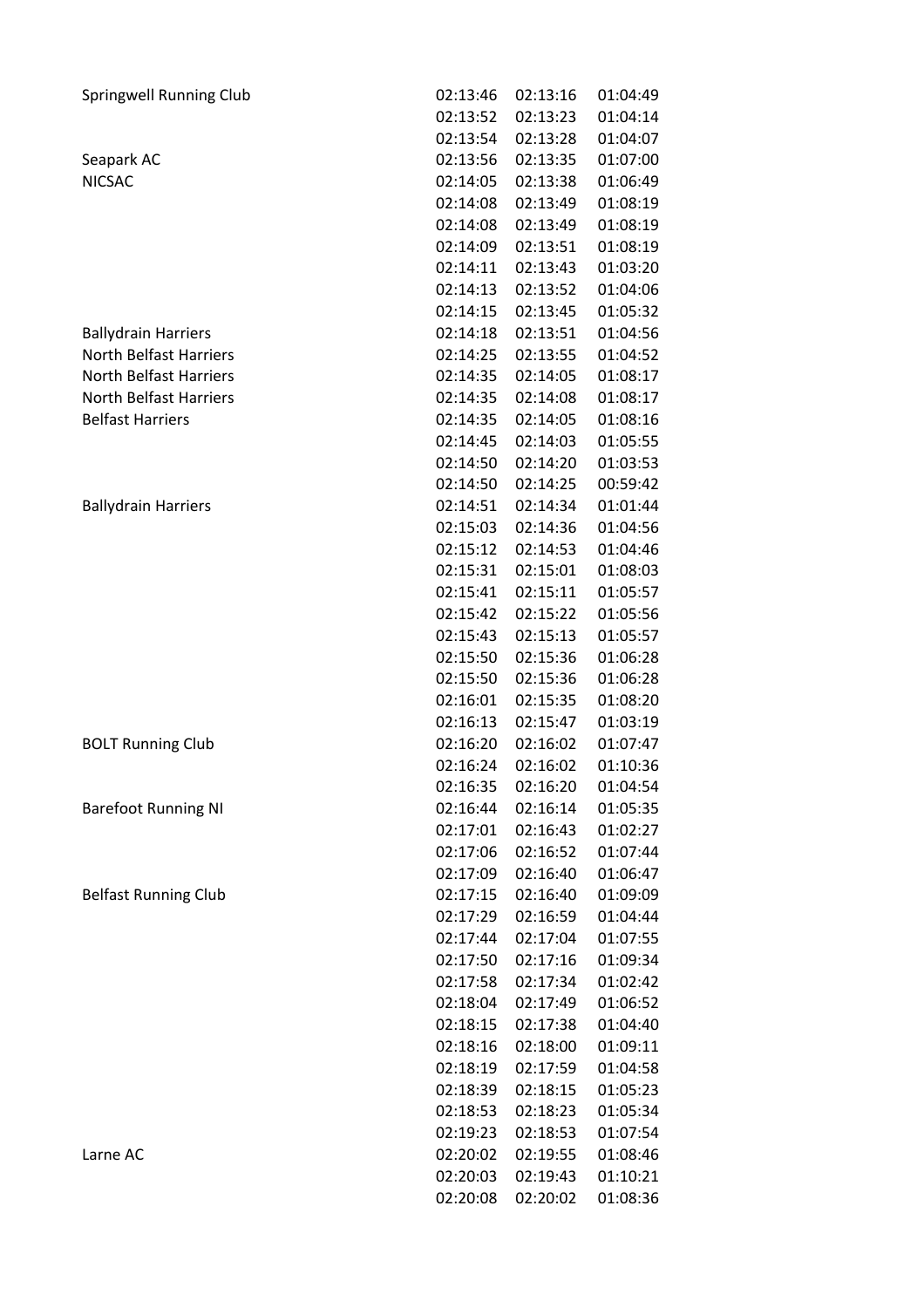|                            | 02:20:28 | 02:19:58 | 01:08:29 |
|----------------------------|----------|----------|----------|
|                            | 02:20:46 | 02:20:17 | 01:09:43 |
|                            | 02:20:46 | 02:20:17 | 01:09:44 |
|                            | 02:21:08 | 02:21:01 | 01:06:09 |
|                            | 02:21:22 | 02:20:52 | 01:11:45 |
|                            | 02:21:56 | 02:21:22 | 01:04:38 |
|                            | 02:21:57 | 02:21:22 | 01:09:39 |
|                            | 02:22:49 | 02:22:24 | 01:05:20 |
| <b>Ballydrain Harriers</b> | 02:23:01 | 02:22:42 | 01:08:33 |
|                            | 02:24:19 | 02:24:10 | 01:08:14 |
|                            | 02:24:21 | 02:23:49 | 01:11:39 |
|                            | 02:24:46 | 02:24:19 | 01:06:19 |
|                            | 02:25:15 | 02:24:51 | 01:04:06 |
|                            | 02:25:59 | 02:25:26 | 01:09:32 |
|                            | 02:26:00 | 02:25:30 | 01:10:18 |
|                            | 02:26:14 | 02:25:46 | 01:14:45 |
|                            | 02:26:20 | 02:26:01 | 01:07:30 |
|                            | 02:27:20 | 02:26:49 |          |
|                            | 02:27:21 | 02:26:50 |          |
|                            | 02:27:31 | 02:27:03 | 01:12:18 |
|                            | 02:27:51 | 02:27:41 | 01:08:48 |
| <b>Newry City Runners</b>  | 02:27:58 | 02:27:36 | 01:07:57 |
|                            | 02:28:31 | 02:27:59 | 01:09:29 |
|                            | 02:28:41 | 02:27:55 | 01:11:29 |
| <b>Ballydrain Harriers</b> | 02:28:48 | 02:28:20 | 01:10:26 |
|                            | 02:29:25 | 02:28:59 | 01:15:18 |
|                            | 02:30:24 | 02:30:00 | 01:08:18 |
|                            | 02:31:16 | 02:30:59 | 01:06:20 |
|                            | 02:31:20 | 02:30:45 | 01:12:31 |
|                            | 02:31:42 | 02:31:06 | 01:07:46 |
|                            | 02:31:55 | 02:31:25 | 01:12:30 |
| Kernan Run Club            | 02:31:58 | 02:31:50 | 01:10:49 |
|                            | 02:33:17 | 02:32:49 | 01:13:13 |
|                            | 02:35:18 | 02:34:46 | 01:09:35 |
|                            | 02:35:18 | 02:34:46 | 01:09:36 |
|                            | 02:35:19 | 02:34:47 | 01:09:38 |
|                            | 02:35:23 | 02:35:00 | 01:16:26 |
|                            | 02:35:40 | 02:34:57 |          |
| <b>Ballydrain Harriers</b> | 02:35:51 | 02:35:21 | 01:13:15 |
| <b>Ballydrain Harriers</b> | 02:35:51 | 02:35:23 | 01:13:16 |
|                            | 02:36:01 | 02:35:28 | 01:12:05 |
|                            | 02:36:09 | 02:35:59 | 01:15:52 |
|                            | 02:36:09 | 02:35:39 | 01:15:45 |
|                            | 02:36:30 | 02:36:14 | 01:16:02 |
|                            | 02:36:30 | 02:36:00 | 01:15:57 |
|                            | 02:38:03 | 02:37:51 | 01:14:45 |
|                            | 02:38:04 | 02:37:26 | 01:13:50 |
|                            | 02:38:20 | 02:37:50 | 01:15:26 |
|                            | 02:38:20 | 02:37:49 | 01:15:25 |
|                            | 02:39:27 | 02:38:56 | 01:15:26 |
|                            | 02:39:50 | 02:39:20 | 01:15:49 |
|                            | 02:39:55 | 02:39:26 | 01:16:15 |
|                            |          |          |          |